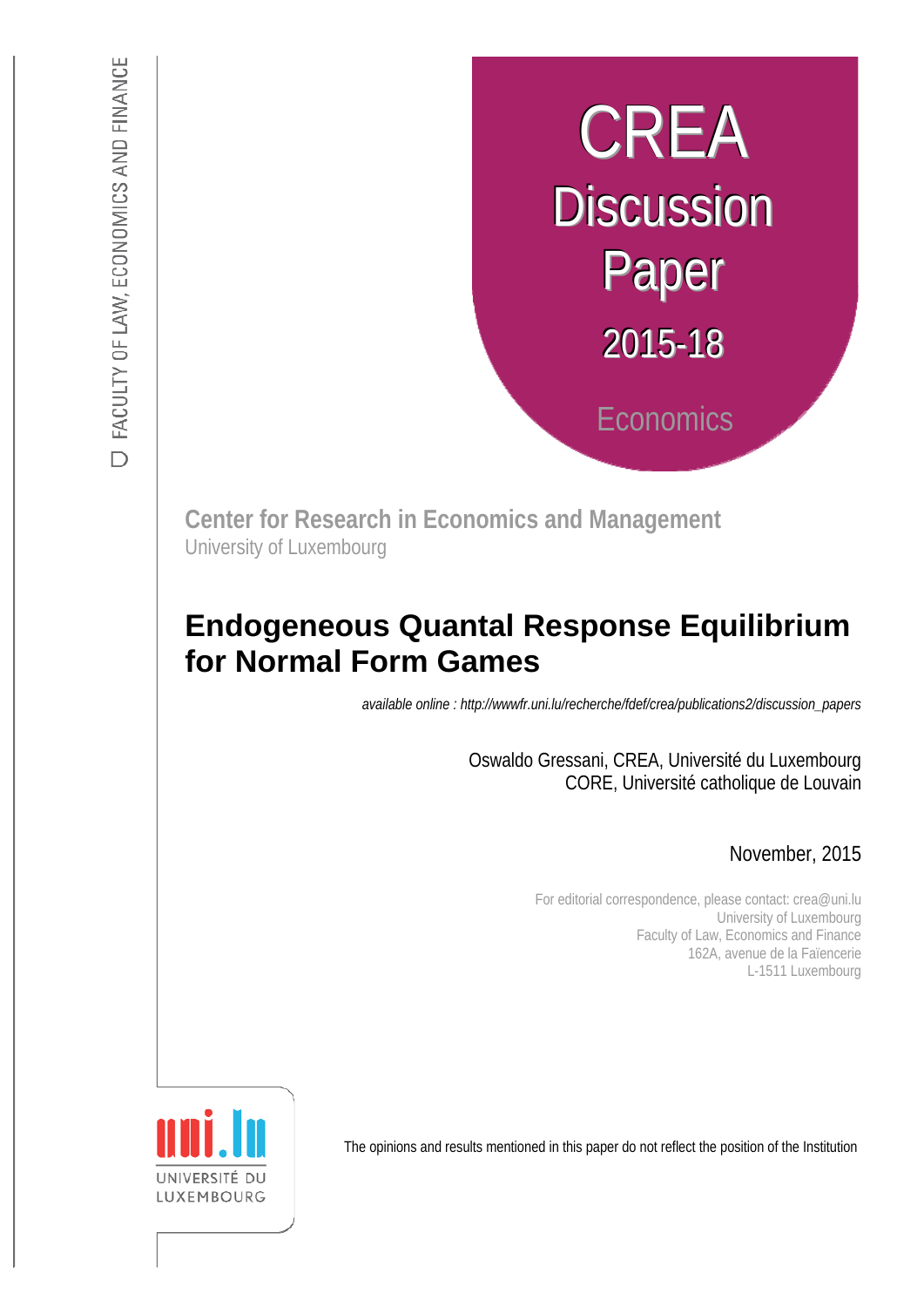# Endogeneous Quantal Response Equilibrium for Normal Form Games<sup>[1](#page-1-0)</sup>

Gressani Oswaldo[2](#page-1-1)

November 2015

### Abstract

We develop an equilibrium concept coined Endogeneous Quantal Response Equilibrium (EQRE) based on heterogeneous players and endogeneous learning in a logistic quantal choice model. Each player has an asymptotically consistent estimate of his rival's rationality index and is able to choose his own rationality level according to a cost-benefit tradeoff. This approach allows to enrich bounded rationality models by incorporating heterogeneous skills and by bridging the gap between stylized facts on the rationality index dynamics and a learning dimension.

Keywords: Quantal Response Equilibrium, bounded rationality, learning.

<span id="page-1-0"></span><sup>&</sup>lt;sup>1</sup>The present project is supported by the National Research Fund, Luxembourg. The author would like to thank Prof. Pierre Picard and Prof. Vincent Vannetelbosch for their precious comments.

<span id="page-1-1"></span> $^{2}\mathrm{CREA},$  Université du Luxembourg; CORE, Université catholique de Louvain. E-mail: oswaldo.gressani@uni.lu, oswaldo.gressani@uclouvain.be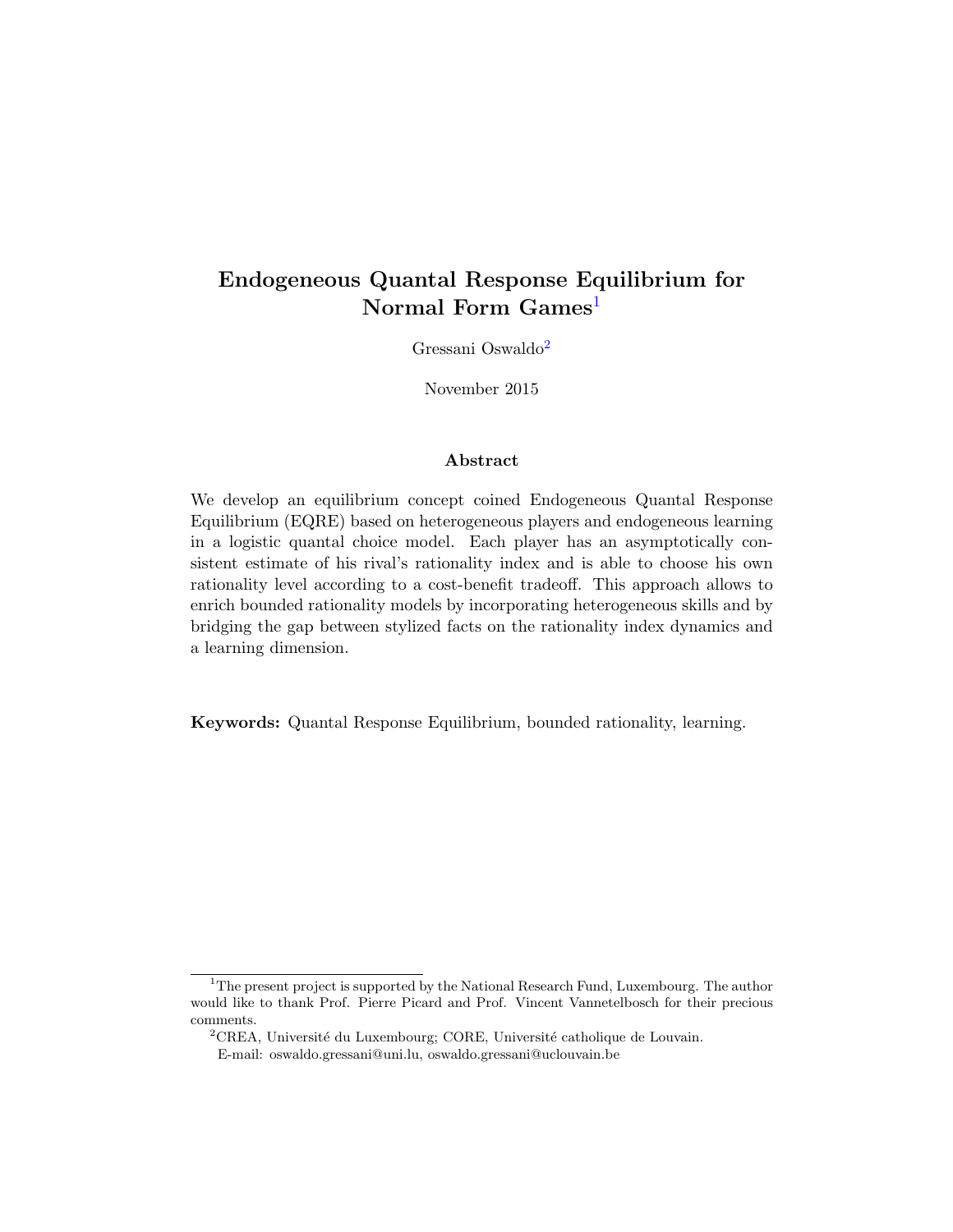# 1 Introduction

#### 1.1 From bounded to perfect rationality and back

Decision making is an important aspect of our daily lives. In some cases the decisional process is rooted in the unconscious or genetically preprogrammed, entailing an automatized selection among a set of available alternatives; in most circumstances however, a sophisticated reasoning and a certain level of computational capacities are required. Although the reasoning process is innate in the human mind since the dawn of mankind, the genesis of rationalism can be traced back to the work of ancient Greek philosophers such as Aristotle's Prior Analytics on deductive reasoning or the dialogues of Plato and in a less distant past René Descartes and his Discourse on the Method. In economic theory, the term "rationality" has not the same meaning across time, such that if you question Adam Smith and John Hicks about rational behavior, you will almost surely get different interpretations; the selfish wealth seeker for the classical era and the utility maximizer for the neoclassical one.

Indeed, the idea of homo economicus spreads back to the work of John Stuart Mill's essay "On the Definition of Political Economy; and on the Method of Investigation Proper to It"  $[1]$ , in which the (rational) economic man is defined as a being in the quest of wealth accumulation and leisure, endowed with the capability of "judging the comparative efficacy of means for obtaining that end". Thus, as highlighted by Persky [\[2\]](#page-30-1), it would be a mistake to confound Mill's "rational man" abstraction with the neoclassical conception of rationality whose core lies in the optimizing behavior. Likewise Adam Smith's, The Wealth of Nations [\[3\]](#page-30-2) mentions individuals using their human capital in labor to acquire reasonable compensations without mentioning any utility maximization scheme.

Towards the end of the 19th century arises a paradigm shift from economic agents targeting reasonable compensations from their labor as inspired by Adam Smith and his contemporaries to a utility maximizing rational agent, the latter being the building block of methodological individualism. The neoclassical vision of a perfectly rational agent becomes predominant during the first half of the 20th century if not to say the unique rule in economic decision making. Paraphrasing Herrnstein [\[4\]](#page-30-3), the rationality assumption in economic theory can be seen equivalent to the Newtonian theory of matter in the physical sciences, i.e. the law that behavior would follow if not disturbed by idiosyncratic forces or cognitive limitation, the behavioral analogues of friction or measurement error. During this period, the distance between what Simon [\[5\]](#page-30-4) labels "substantive" and "procedural" rationality becomes abyssal. A behavior is said to be substantively rational when it aims at achieving well defined goals under a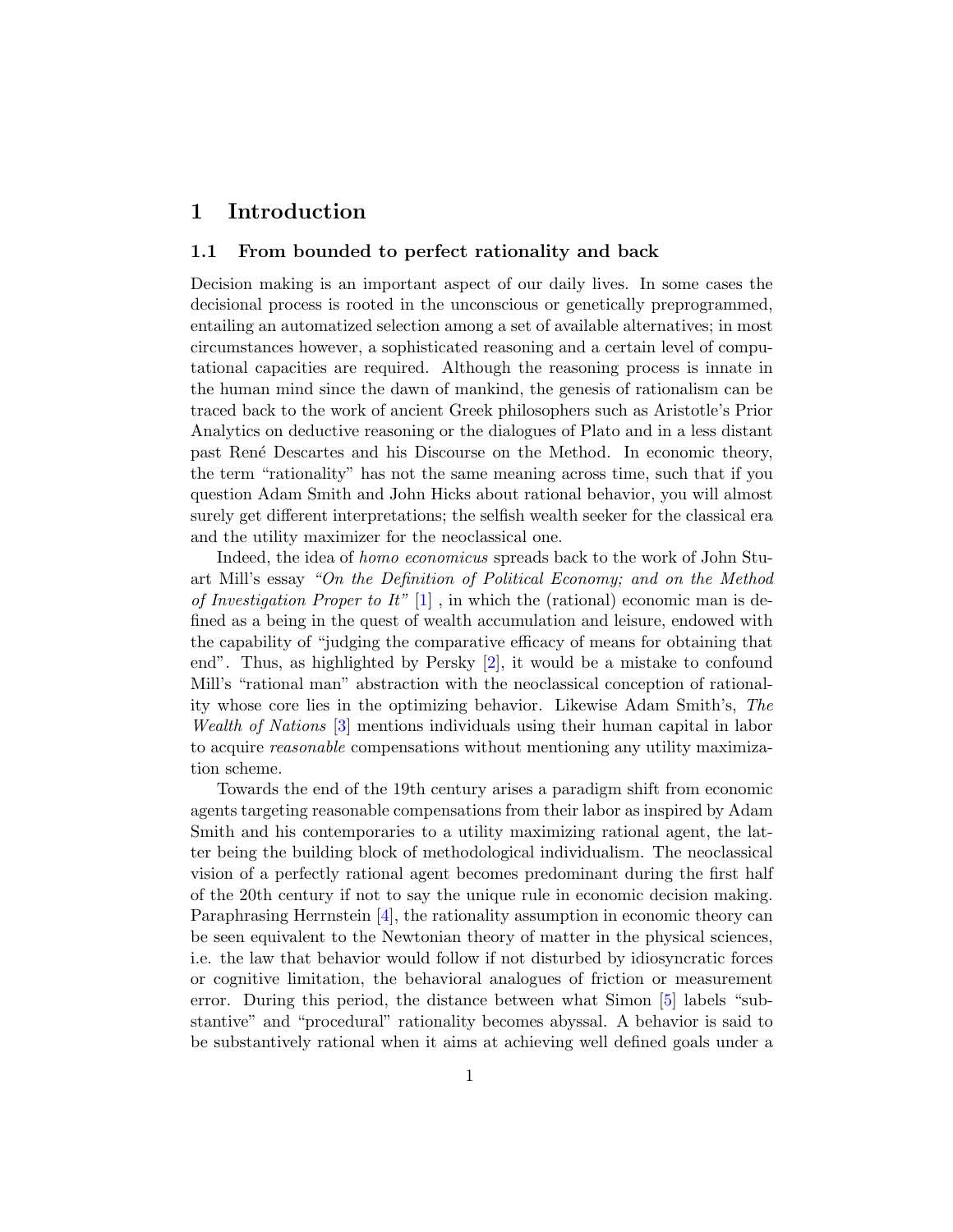set of given constraints; hence rationality is in this definition tightly linked to the objectives to be attained and remains silent about the processes of decision to achieve them. On the other side, "behavior is procedurally rational when it is the outcome of appropriate deliberation", encompassing the reasoning and cognitive processes of humans.

In the fifties, the papers of Arrow [\[6\]](#page-30-5) and Debreu [\[7\]](#page-30-6) brought a successful axiomatic reformulation of the Walrasian general equilibrium theory based on the perfect rationality assumption. At the same time Savage  $[8]$ , proposes an elegant Bayesian approach in which behavioral rationality is identified with subjective expected utility maximization. Another breakthrough in the theory of decision making is the pioneering work of John von Neumann and Oskar Mor-genstern [\[9\]](#page-30-8) in the Theory of Games and Economic Behavior that presents a new analytical apparatus to cope with the interaction of rational agents in strategic situations. A couple of years later, John Forbes Nash [\[10\]](#page-30-9) developed the solution concept of equilibrium points for non-cooperative games which is well known as Nash equilibrium and is extensively used in game-theoretic analysis. Ironically, when John Nash walked into the office of the Chair of the Princeton Mathematics Department and presented his theory to von Neumann, the latter scornfully remarked: "that's trivial, you know, that's just a fixed point theorem<sup>"[3](#page-3-0)</sup> without being fully aware of the power of the theory and its future applications to economics, political sciences, psychology and biology.

While the substantive rationality facet reached its climax in economics; in other social sciences and especially in psychology, the arrival of improved experimental methods and new tools for statistical inference opened the gates to procedural rationality, i.e. the study of cognitive processes. The critical punch of Allais [\[11\]](#page-30-10) towards the von Neumann-Morgenstern expected utility theory, namely that preferences of individuals are insconsistent with the axioms of rational choice, offered without doubt an enthusiastic promotion to the study of psychological factors to enrich the theory of decision making. In the late 1950s, while economic theory was molded in a mathematized shape of perfect rationality, cognitive psychology started to explore the mechanisms of thoughts by means of experiments and new computer programs. According to Simon [\[12\]](#page-30-11), it is a different conceptualization of rationality where the study of computational strategies in the reasoning process is not less important than the understanding of how emotions and other feelings interact to drive behavior.

The ambition of Simon [\[13\]](#page-30-12) was to find the center of gravity between the mythical fully rational man and an over-simplification of the latter, in other words the aim was to marry substantive and procedural rationality to give birth to a theory of bounded rationality. Important dimensions of bounded

<span id="page-3-0"></span><sup>3</sup>Nasar, S. (1998) A Beautiful Mind (Simon and Schuster, New York, p.94)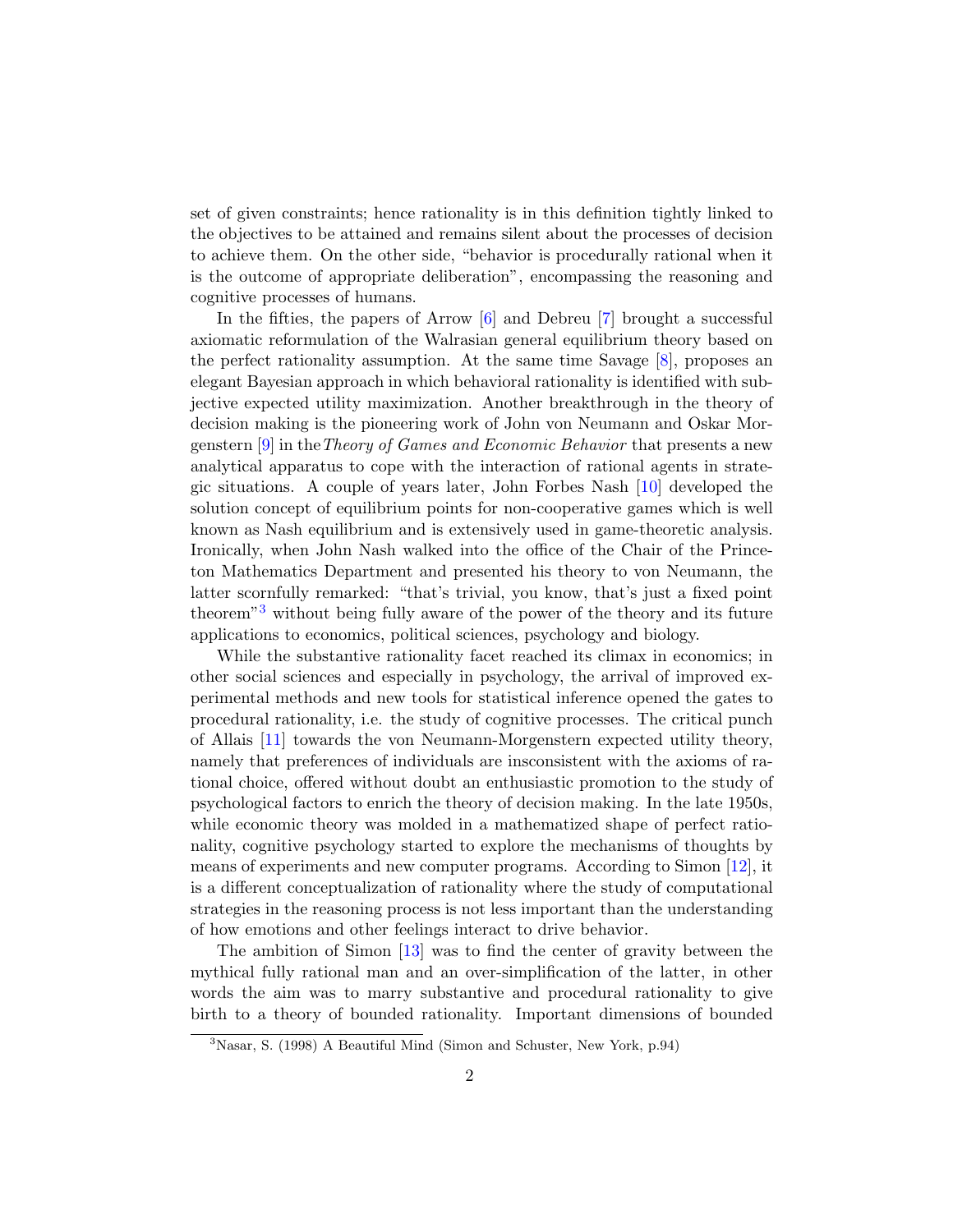rationality are the limited computational capacities of humans as well as the restricted perception of their environment. To formalize this dimension, Simon [\[13,](#page-30-12) [14\]](#page-31-0) proposes a decision scheme based on "aspiration levels" rather than classic maximization illustrated as follows. Let A be a point set of (objectively) available alternatives. Subjectively, the human mind may be limited to perceive a restricted set  $A \subset A$ . The set of all possible outcomes is denoted by S and we denote its power set by  $\mathcal{P}(S) = \{S_a | S_a \subseteq S\}$ , such that under incomplete information we have a mapping  $f : A \to \{S_a \in \mathcal{P}(S) | S_a \neq \emptyset\}$ , meaning that a given behavioral alternative  $a \in A$  will lead to an outcome in the subset  $S_a$ .

Thus, limited information is here synonym of uncertainty among states of the world in  $S_a$ . In order to simplify the decisional process, we can assume a binary nature of the payoff mapping, namely an indicator function  $\mathbb{I}_{S}(s)$  taking the value 1 if the outcome  $s \in S$  is satisfactory and 0 otherwise. For instance in chess, +1 would be assigned to a move which contributes to the development of a winning strategy, while the 0 payoff can be associated to a non-contributing move towards checkmate, or an erroneous move giving advantage to the opponent. Finally, the bounded rational decision process consists in identifying a subset  $S' \subset S$  of satisfactory outcomes and then search for a behavior alternative in  $\AA$  that maps to outcomes being all elements of  $S'$ . This procedure leads to a satisfactory outcome with certainty (if it exists) and highlights Simon's important contrast between satisficing and maximizing strategies.

The introduction of psychological limits in economic decision making is less associated to a behavioral revolution in the field than to a refined comeback to the older classicist conception of limited rationality. In addition, the arrival of laboratory experiments seriously shattered the flawed paradigm of "rational man" and corroborated the bounded rationality theory pioneered by Simon. Of particular importance is the experimental work of Tversky and Kahneman [\[15,](#page-31-1) [16\]](#page-31-2) that demonstrates how heuristic principles used by individuals are responsible for the biases in judging probabilities. Another challenge to the perfect rationality assumption is the so called framing effect as highlighted by Tversky and Kahneman [\[17\]](#page-31-3) where two logically equivalent alternatives are not necessarily treated equally depending on the context of choice, hence violating a core principle of rational choice called invariance. The development of behavioral economics along with the accumulated empirical evidence for deviations from the perfect rationality paradigm makes the sharp divide between psychology and economics belong to the past and gives a chance to a synergistic collaboration between the substantive and procedural rationality dimensions, i.e. a connection between the rational and the psychological. The next section discusses this connection in game-theoretic settings.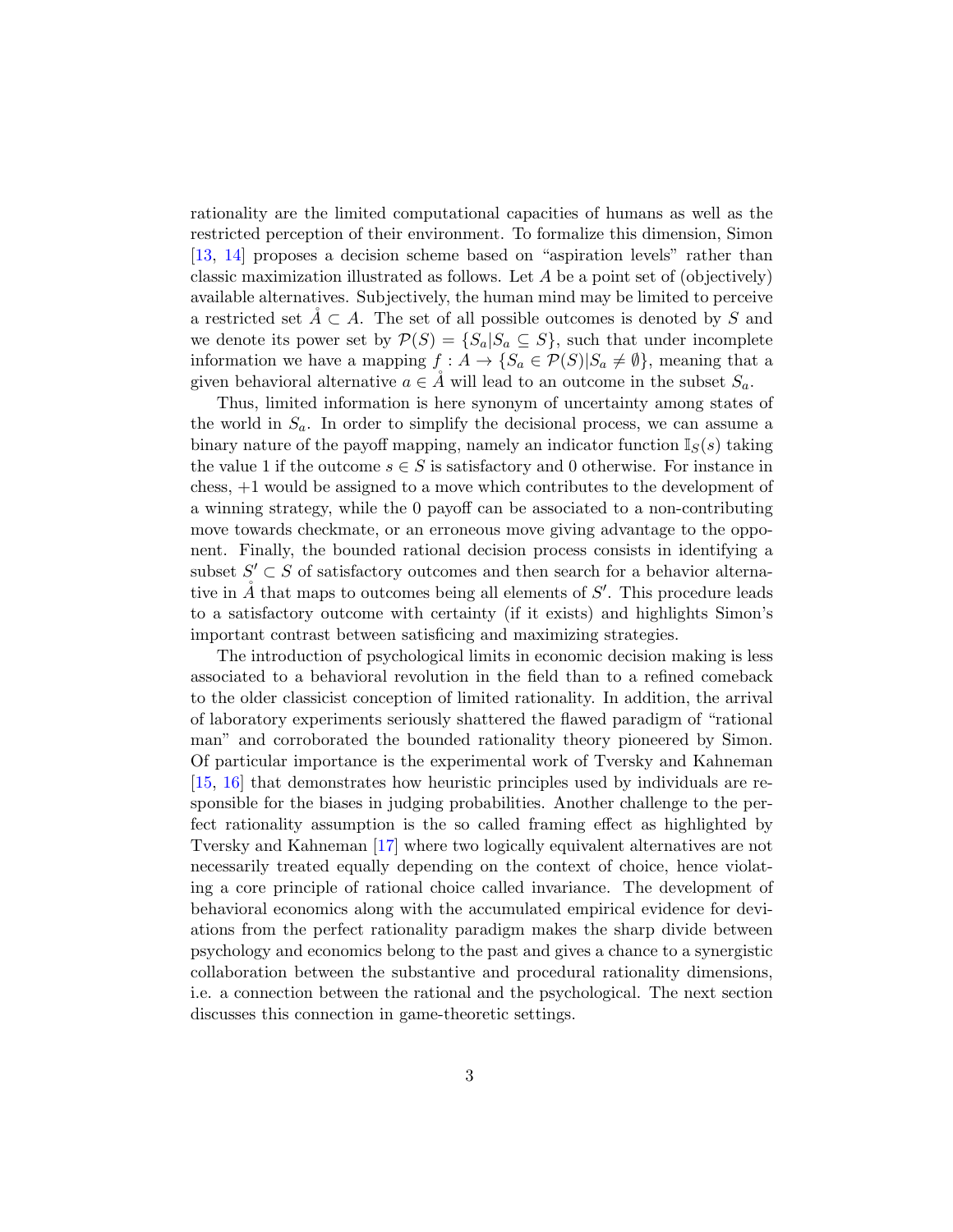## 1.2 Bounded rationality in Game Theory

Game theory is a set of mathematical tools for analyzing and predicting outcomes of multiperson strategic interactions. In contrast to standard decision theory where a single decision maker is involved, a game-theoretic setting incorporates a feature of strategic interdependence, such that each player's welfare depends not only on his own initiative, but also on those taken by other participants. Nash equilibrium (NE) is undoubtedly the dominant solution concept in non-cooperative games and is based on the following rationality premises: (1) strategic thinking, i.e., players form beliefs about the behavior of their rivals, (2) optimization, that is, given their beliefs, players choose the actions that maximize their expected payoff and (3) *mutual consistency* which requires that the belief of each player is consistent with the actual behavior of other players.

The NE solution concept is especially attractive for its generality, in the sense that in a game where each player has a finite pure strategy set and is allowed to play mixed strategies, the existence of a NE is guaranteed. However, equilibrium analysis is often criticized for its unrealistic assumptions on players' high degree of rationality. Driven by the accumulated empirical evidence on the poor predictive power of NE in many settings (see Camerer [\[18\]](#page-31-4) for a complete experimental work on multiperson interactions), the research community has proposed various theories of bounded rationality that have shown to make more accurate predictions than NE in various experimental games already, at the cost of introducing an additional free parameter to which is attributed psychological and cognitive interpretations.

Instead of abandoning equilibrium analysis, the idea is to enrich it by incorporating limits on rationality as in the tradition of Simon. The central point is to capture "real life" behaviors by considering boundedly rational agents that according to Williamson [\[19\]](#page-31-5) are limited in their capacity in "formulating and solving complex problems and in processing (receiving, storing, retrieving, transmitting) information". A first game-theoretic attempt to catalyze human behavior via limited rationality and cognitive biases can be found in a paper of Rosenthal [\[20\]](#page-31-6) who presents an alternative behavioral theory for noncooperative games, namely that a player's probability of adopting a strategy is a monotone-nondecreasing function of his expected payoff, such that players are not exclusively restricted to the choice of best responses. In the same direction, Beja [\[21\]](#page-31-7) proposes the concept of "imperfect performance equilibrium" with the idea that players fail to implement their target strategy because of inaccurate computations or random errors. Implications of error-prone behavior on equilibrium is also studied by Chen [\[22\]](#page-31-8), who develops a rational novice model that allows for non-optimal actions.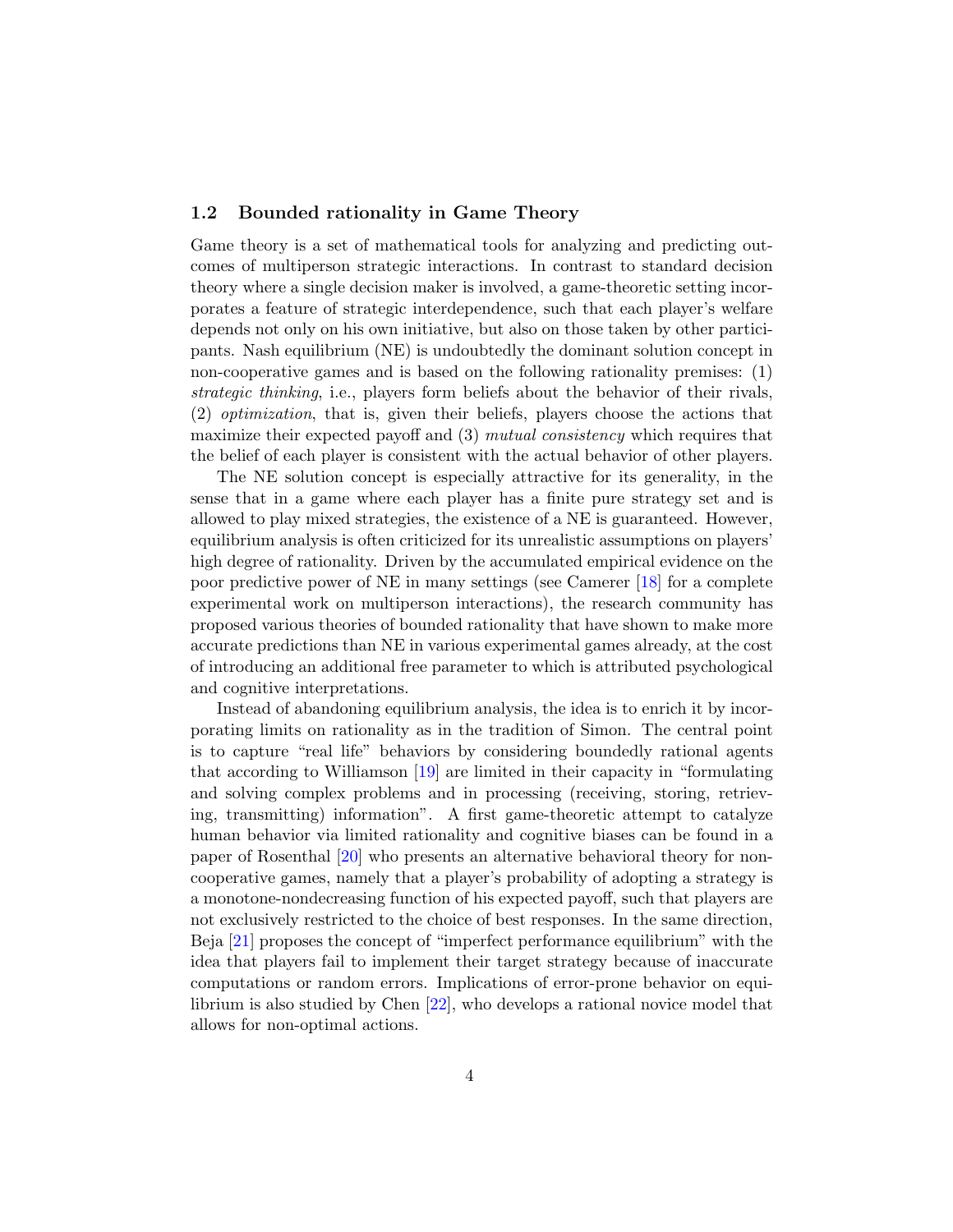The paper of McKelvey and Palfrey [\[23\]](#page-31-9) gives a statistical facelift to bounded rationality models by weakening the optimization assumption usually made in equilibrium analysis and applying a new solution concept coined "Quantal Response Equilibrium" (QRE) to normal form games. More specifically, they use a parametric logit response function to model individual choice behavior and compare QRE with other equilibrium concepts in two-person experimental games. This approach has been complemented by Rogers, Palfrey and Camerer [\[24\]](#page-31-10) by introducing "skill" heterogeneity among players, such that the individual payoff responsiveness parameter (or rationality index) varies across players. This leads to a generalization of the QRE concept called Heterogeneous Quantal Response Equilibrium (HQRE) in which the distribution of skill-types is common knowledge across players. Moreover, this paper makes a useful connection between QRE and Cognitive Hierarchy (CH) theory pioneered by Camerer, Ho and Chong [\[25\]](#page-31-11). CH theory keeps the assumption of best responding to beliefs, but relaxes the assumption of mutual consistency in the sense that players mistakenly anticipate the behavior of their rivals in the game due to a limited spectrum of strategic thinking. Choi, Gale and Kariv [\[26\]](#page-31-12) apply QRE to the study of social learning in networks. More precisely, the authors adapt the decision rule of QRE models and undertake an empirical study to determine the ability of agents to learn and rationally process the information available in the network in which they belong.

It is important to emphasize that both QRE and CH class of models are one-parameter empirical alternatives to NE that have proved to be successful in predicting the observed systematic deviations from NE in a variety of games. However, a limited feature of these models is that the sophistication level of players is exogenous and identical across all players in the game. Even though Rogers, Palfrey and Camerer [\[24\]](#page-31-10) allow for players with heterogeneous types, nothing is said about the formation of this heterogeneity. In light of experiments done by Lieberman [\[27\]](#page-31-13), O'Neill [\[28\]](#page-32-0), Rapoport and Boebel [\[29\]](#page-32-1) and Ochs [\[30\]](#page-32-2) that reveal a non-monotonic increase in the rationality index when games are repeated, the aim of this paper is to develop a theory to endogenize the learning of players.

# 2 Modelling bounded rationality with statistical reaction functions

## 2.1 Motivation

A classical approach to predict human behavior in game theory is to utilize the Nash equilibrium solution concept which relies on strict rationality assump-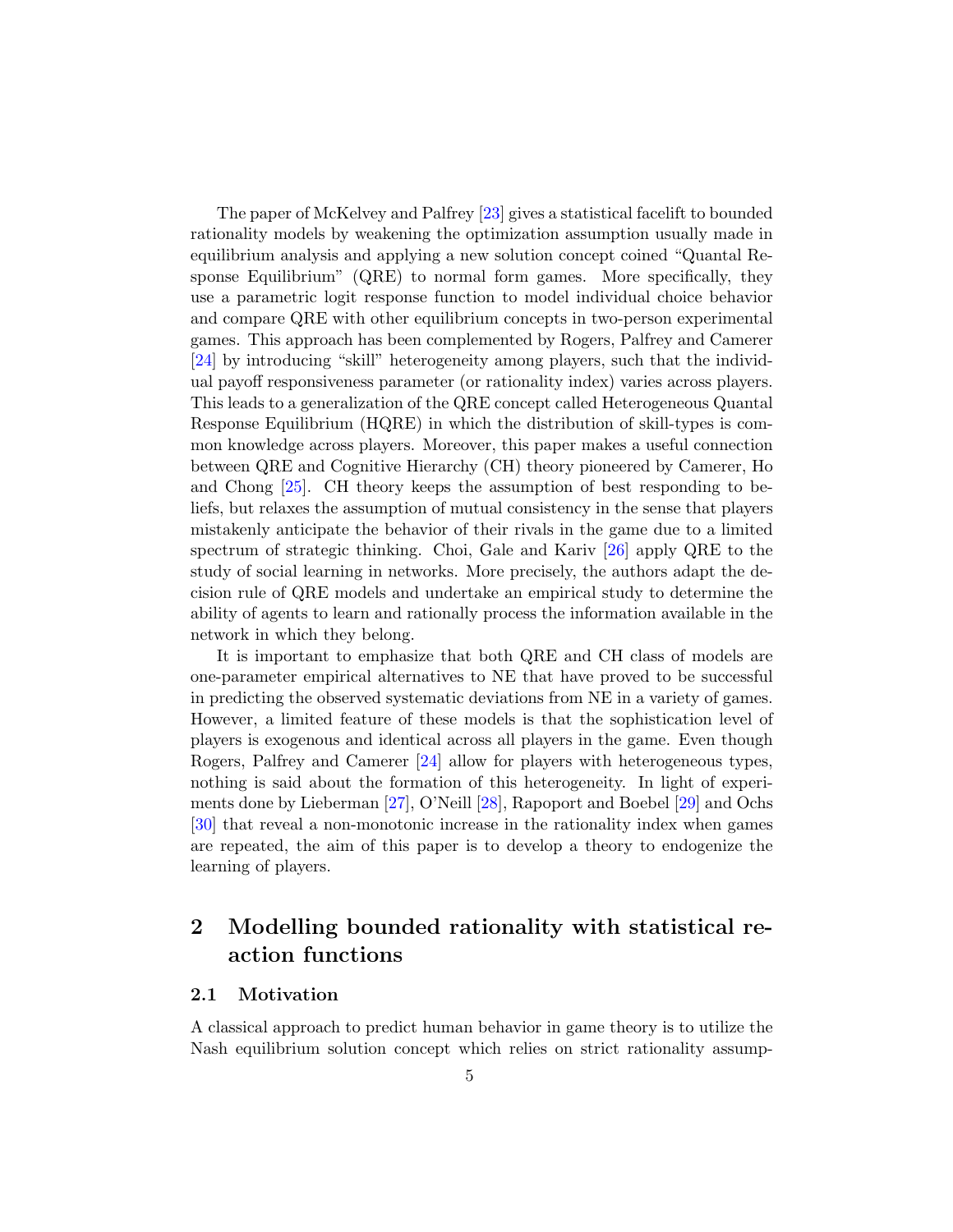tions. Even if this approach is intuitively appealing and applicable to general settings, there is a plethora of evidence that it cannot rationalize behavior in a variety of experimental games. To circumvent this predictive mismatch McKelvey and Palfrey [\[23\]](#page-31-9) proposed a statistical theory of equilibrium based on quantal choice. The boundedly rational dimension of this QRE model lies in the relaxation of the optimizing assumption, that is, players do not necessarily succeed in choosing their payoff maximizing alternative, but are more likely to select better actions (i.e. those yielding higher expected payoffs) than worse ones. In short, the framework keeps the mutual consistency assumption of rational expectations, but accommodates for noisiness in optimizing behavior.

According to the work of Luce [\[31\]](#page-32-3) on individual choice behavior, a common specification of the quantal response structure is the logistic function parametrized by a payoff sensitivity parameter  $\lambda \in \mathbb{R}_{++}$  to which is attributed psychological insights. When  $\lambda \to 0$  players distribute the probability mass uniformly over their pure strategy set with a total lack of sensitivity towards expected gains. At the other extreme, when  $\lambda \to \infty$  players are perfectly rational with a high degree of sensitivity towards expected payoffs, such that they will almost surely choose their best alternative. Thus, QRE is a generalization of NE that nests the latter when the payoff sensitivity is infinitely large.

In addition, the logistic quantal response function possesses the attractive properties of interiority, monotonicity and continuity. Interiority gurarantees that choice probabilities are in the open interval  $[0, 1]$ , allowing for scenarios where literally anything can happen, while monotonicity in expected payoffs implies that a pure strategy with higher expected payoff is chosen with higher probability than an action to which is associated a lower expected gain. The assumption of continuity requires that small disturbances in a player's strategy will only cause slight changes in every other player's strategy, hence avoiding brutal jumps in choice probabilities. Under these conditions, the step functions of best-responding players are replaced by smooth quantal response functions reflecting "better-responding" behavior.

Since the groudbreaking work on QRE [\[23\]](#page-31-9), there has been several implementations in game-theoretic settings, namely in all-pay auctions (Anderson, Goeree and Holt [\[32\]](#page-32-4)), alternating-offer bargaining games (Goeree and Holt [\[33\]](#page-32-5)), posted-offer markets (Acevedo [\[34\]](#page-32-6)), coordination games (Anderson, Goeree and Holt [\[35\]](#page-32-7)) and also in the study of individual behavior on the formation of irrational bubbles (Moinas and Pouget [\[36\]](#page-32-8)). In Section 2.2, we present the formal structure of the quantal choice model and follow the philosophy of Mc-Fadden [\[37\]](#page-32-9) to derive the logistic quantal response function proposed by McKelvey and Palfrey [\[23\]](#page-31-9). For the sake of illustration, this section also provides an application of logit QRE (LQRE) to a simple two-player zero-sum game.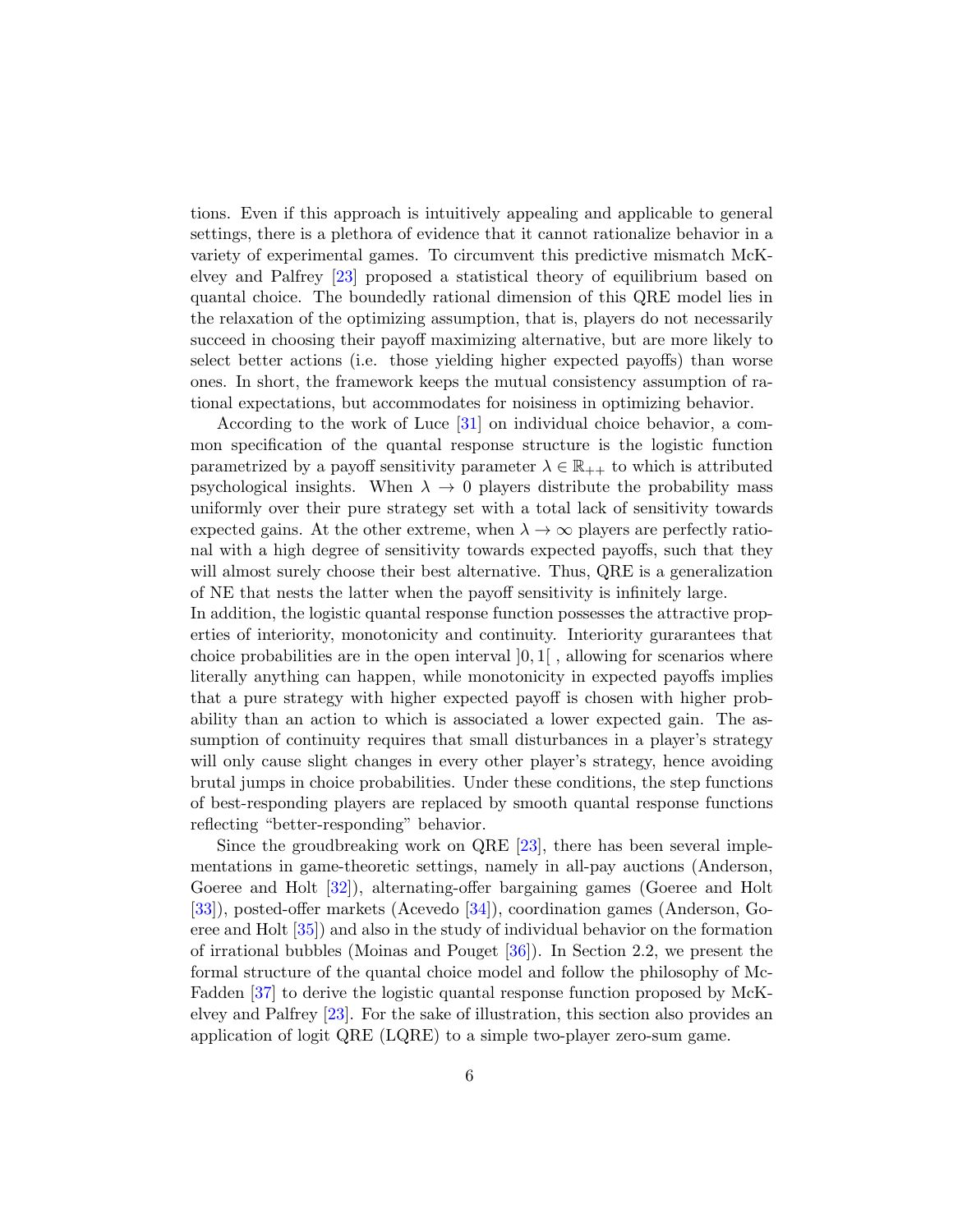#### 2.2 The quantal response model

Let  $\Gamma_N = [N, {\Delta A_i}_{i=1}^n, {u_i(\cdot)}_{i=1}^n]$  be a strategic form game with  $N = \{1, 2, ..., n\}$ a finite set of players,  $A_i = \{a_{i1}, a_{i2}, ..., a_{iJ_i}\}$  is the set of strategies of player  $i \in N$  consisting of  $J_i$  pure strategies and  $u_i : A \to \mathbb{R}$  represents the payoff function of player i with A representing the Cartesian product  $A = A_1 \times ... \times A_n$ , such that a pure strategy profile is denoted by  $a = (a_1, ..., a_n) \in A$ .

Let  $\sigma_i \in \Delta A_i$  be a mixed strategy for player  $i \in N$ , which assigns to each pure strategy  $a_{ik} \in A_i$  a probability  $0 \leq \sigma_{ik} \leq 1$  that it will be played and denote by  $\Delta A_i = \left\{ \sigma_i \in \mathbb{R}^{J_i} | \sigma_{ik} \geq 0 \text{ for } k = 1, 2, ..., J_i \text{ and } \sum_{k=1}^{J_i} \sigma_{ik} = 1 \right\}$ the  $(J_i - 1)$  dimensional simplex of player  $i \in N$ , also called mixed extension of  $A_i$ . In addition, we denote the product set of mixed extensions as follows  $\Delta A = \Delta A_1 \times ... \times \Delta A_n$ , with mixed strategy profiles  $\sigma = (\sigma_1, ..., \sigma_n) \in \Delta A$ . Accordingly, given a mixed strategy profile  $\sigma \in \Delta A$ , the expected payoff of player  $i \in N$  has a domain extended to  $\Delta A$  and is given by:

$$
u_i(\sigma) = \sum_{a \in A} \Big( \prod_{k=1}^n \sigma_k(a_k) \Big) u_i(a)
$$

where  $\sigma_k(a_k)$  is player k's mixed strategy component associated to his pure strategy  $a_k$  in the outcome  $a \in A$ . Likewise, the expected gain of player  $i \in N$ when playing pure strategy  $a_{ij} \in A_i$  is:

$$
u_i(a_{ij}, \sigma_{-i}) = \sum_{\substack{a_{-i} \in A_{-i}}} \Big( \prod_{\substack{k=1 \\ k \neq i}}^n \sigma_k(a_k) \Big) u_i(a_{ij}, a_{-i})
$$

where  $a_{-i} = (a_1, ..., a_{i-1}, a_{i+1}, ..., a_n)$  is the  $(n-1)$  vector of pure strategies for players other than i and  $\sigma_{-i}$  is defined alike.

#### 2.3 The logistic quantal response function

In order to introduce the structure underlying individual choice behavior, let  $E_i = \mathbb{R}^{J_i}$  be the space of expected payoffs related to strategies available to player  $i \in N$  and let the product set  $\Xi = E_1 \times ... \times E_n$  represent the entire payoff space for all players.

This allows us to define the map  $\bar{u}$  :  $\Delta A \to \Xi$  as  $\bar{u}(\sigma) = (\bar{u}_1(\sigma), ..., \bar{u}_n(\sigma))$  with a particular entry being  $\bar{u}_{ii}(\sigma) = u_i(a_{ii}, \sigma_{-i}).$ 

Next, consider that each player's expected gain for each pure strategy is disturbed by a random term as follows:

$$
\hat{u}_{ij}(\sigma) = \bar{u}_{ij}(\sigma) + \mathcal{E}_{ij}
$$
  
7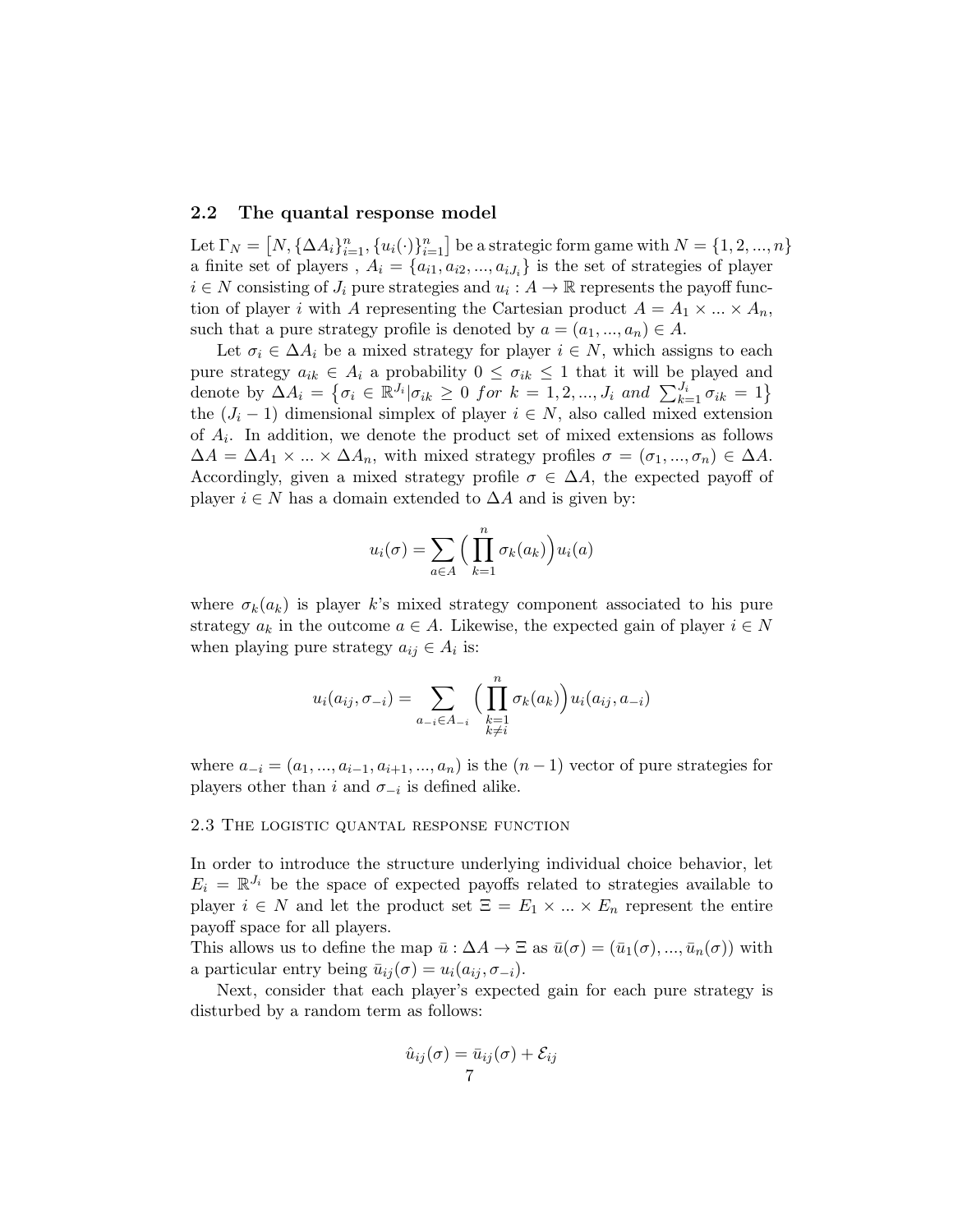The rationale behind this disturbance is that players act as statisticians and provide an estimation of the expected payoff for each action, such that the random term  $\mathcal{E}_{ij}$  is interpreted as a subjective estimation error. An alternative interpretation following Beja [\[21\]](#page-31-7) is that players have a target strategy they would like to adopt but fail to do so because of computation errors.

Furthermore, let us denote player *i*'s error vector by  $\mathcal{E}_i = (\mathcal{E}_{i1}, ..., \mathcal{E}_{iJ_i})$  with joint probability density function (pdf)  $f_i(\varepsilon_i)$  and existing marginal distributions  $f_{ij}(\varepsilon_{ij})$  for each  $\mathcal{E}_{ij}$  with  $E(\mathcal{E}_i) = 0$ . When these properties are satisfied for all  $i \in N$ , we call  $f = \{f_1, ..., f_n\}$  a set of *admissible* error distributions. Given this specification, the rule that governs individual choice behavior is that each player will assign a probability mass to a pure strategy  $a_{ij} \in A_i$  according to the plausibility of the event  $\hat{u}_{ij} \geq \hat{u}_{ik}$   $\forall k = 1, ..., J_i, k \neq j$ . Mathematically, for each  $i \in N$  and any  $\bar{u} \in \Xi$ , the *ij*-response set  $\mathcal{R}_{ij} \subseteq \mathbb{R}^{J_i}$  is defined by

$$
\mathcal{R}_{ij}(\bar{u}_i) = \left\{ (\varepsilon_{i1},...,\varepsilon_{iJ_i}) \in \mathbb{R}^{J_i} | \bar{u}_{ij} + \varepsilon_{ij} \ge \bar{u}_{ik} + \varepsilon_{ik} \ \forall k = 1,...,J_i, \ k \ne j \right\}
$$

It follows that for any given mixed strategy profile  $\sigma \in \Delta A$  and a joint PDF  $f_i$ , integrating the area above each region and below the density curve, one can compute the probability that each player will assign to a given action. More formally, the probability that player  $i \in N$  will choose pure strategy  $a_{ij} \in A_i$ is given by:

$$
\sigma_{ij}(\bar{u}_i) = \int_{\mathcal{R}_{ij}(\bar{u}_i)} f_i(\varepsilon_i) \ d\varepsilon_i
$$

To graphically illustrate the relation between the response set  $\mathcal{R}_{ij}$  and the choice probabilities, let us assume for simplicity that player  $i$  has two pure strategies  $A_i = \{a_{i1}, a_{i2}\}\$  with a vector of expected payoffs  $\bar{u}_i = (\bar{u}_{i1}, \bar{u}_{i2}) \in \mathbb{R}^2$ where  $\bar{u}_{i1} > \bar{u}_{i2}$ .

In addition, let us consider a vector of shocks  $\mathcal{E}_i = (\mathcal{E}_{i1}, \mathcal{E}_{i2}) \sim \mathcal{N}_2(\mu, \sum)$  drawn from a bivariate standard normal distribution with mean  $\mu = (0,0)'$ , covariance matrix  $\sum = \begin{pmatrix} 1 & 0 \\ 0 & 1 \end{pmatrix}$  and joint density  $f_i(\varepsilon_i) = (2\pi)^{-1} \exp \{-\frac{1}{2}$  $\frac{1}{2}\varepsilon_i^t \varepsilon_i$ . It follows that the response set for the first pure strategy of player  $i$  is given by

$$
\mathcal{R}_{i1} = \{ (\varepsilon_{i1}, \varepsilon_{i2}) \in \mathbb{R}^2 | \varepsilon_{i2} \le (\bar{u}_{i1} - \bar{u}_{i2}) + \varepsilon_{i1} \}
$$

$$
= \{ (\varepsilon_{i1}, \varepsilon_{i2}) \in \mathbb{R}^2 | \varepsilon_{i2} \le \Delta \bar{u}_i + \varepsilon_{i1} \}
$$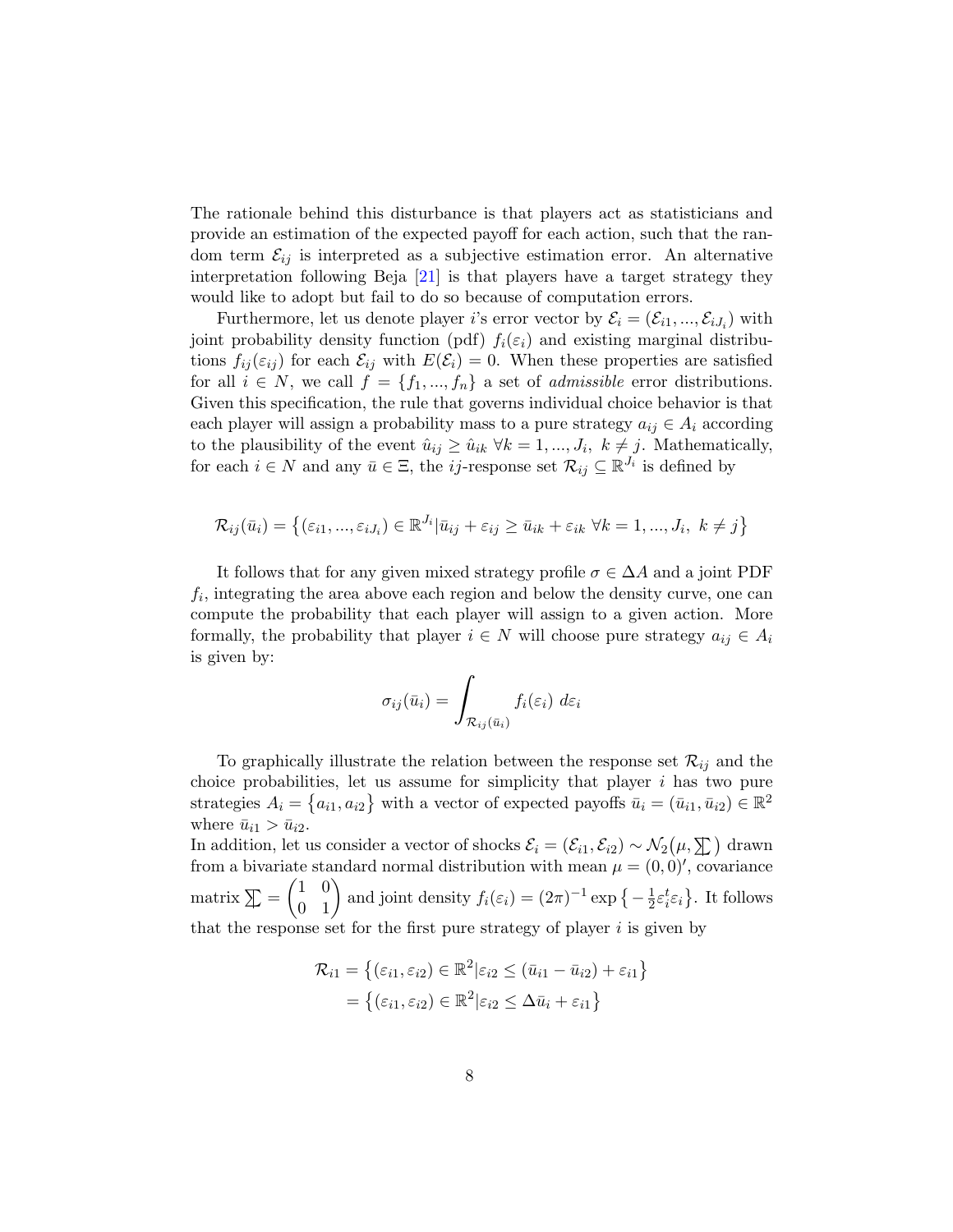

Figure 1: Illustration of a response set in  $\mathbb{R}^2$ 

In Figure 1, the  $\mathcal{R}_{i1}$  response set of player i is represented by the dashed surface, such that integrating the joint density over the latter gives us the choice probability associated to pure strategy  $a_{i1} \in A_i$ , formally we have

$$
\sigma_{i1}(\bar{u}_{i1}, \bar{u}_{i2}) = \int_{-\infty}^{+\infty} \int_{-\infty}^{\Delta \bar{u}_i + \varepsilon_{i1}} f_i(\varepsilon_{i1}, \varepsilon_{i2}) d\varepsilon_{i2} d\varepsilon_{i1}
$$

The property of monotonicity in expected payoffs, i.e. that actions with larger expected gains are attributed more probability mass can also be noticed in Figure 1. Indeed, in this particular example when  $\bar{u}_{i1} > \bar{u}_{i2}$  the closed half-plane  $\mathcal{R}_{i1}$  supports a larger portion of  $f_i(\varepsilon_i)$  than  $\mathcal{R}_{i2}$ , implying that  $\sigma_{i1} > \sigma_{i2}$ .

It is also important to emphasize that the property of monotonicity is not satisfied by any arbitrary disturbance distribution. In order to avoid antirational behavior and have stochastic choice models that are suitable for empirical analysis, an axiomatic approach to QRE has been proposed by Goeree, Holt and Palfrey [\[38\]](#page-32-10) in which common sense restrictions that are both intuitively and economically convincing are imposed on choice probabilities to obtain a regular quantal response function. In fact, without restricting the set of possible error distributions and by considering completely general probabilistic choice models with an additive random utility structure, Haile et al. [\[39\]](#page-32-11) have shown that any pattern of choice probabilities can be fitted perfectly.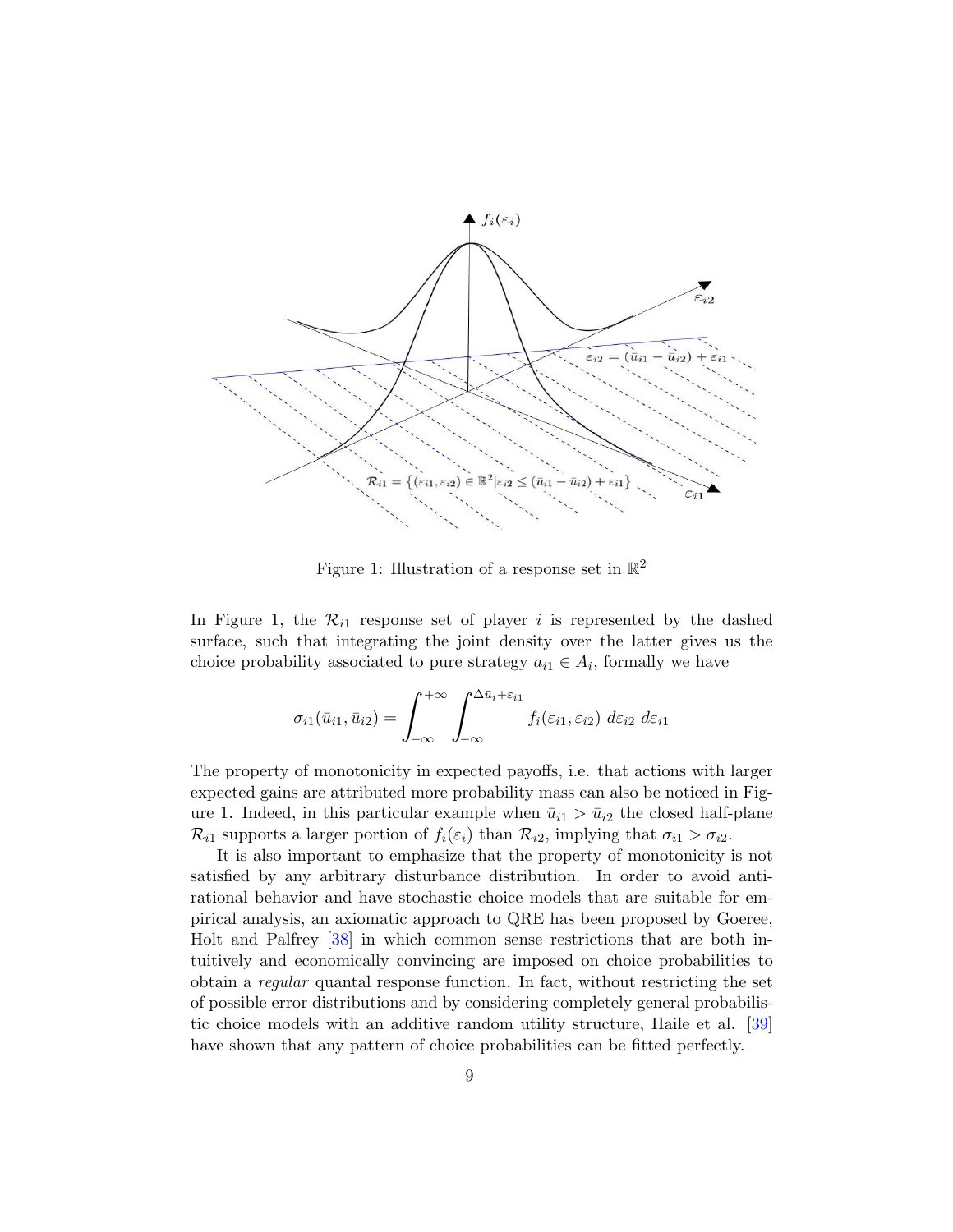Thus, without restrictions on statistical response functions, quantal choice models would be empirically meaningless in the sense that there always exist an error structure that perfectly matches the observed choice behavior of players.

**Definition 1.** (Goeree et al. 2005)  $\sigma_i : \mathbb{R}^{J_i} \to \Delta A_i$  is a regular quantal response function if it satisfies the following four axioms.

- 1. Interiority:  $\sigma_{ij}(\bar{u}_i) > 0 \quad \forall j = 1, ..., J_i \text{ and } \forall \bar{u}_i \in \mathbb{R}^{J_i}$
- 2. Continuity:  $\sigma_{ij}(\bar{u}_i)$  is continuous and differentiable  $\forall \bar{u}_i \in \mathbb{R}^{J_i}$
- 3. Responsiveness:  $\frac{\partial \sigma_{ij}(\bar{u}_i)}{\partial \bar{u}_{ij}} > 0 \quad \forall j = 1, ..., J_i \text{ and } \forall \bar{u}_i \in \mathbb{R}^{J_i}$
- 4. Monotonicity:  $\bar{u}_{ij} > \bar{u}_{ik} \Rightarrow \sigma_{ij}(\bar{u}_i) > \sigma_{ik}(\bar{u}_i) \quad \forall j, k = 1, ..., J_i \text{ and } j \neq k$

An interesting parametric class of statistical response functions that emerges frequently in the literature and satisfies all the four properties of Definition 1 is the logistic quantal response function which takes the following form

<span id="page-11-0"></span>
$$
\sigma_{ij}(\bar{u}_i) = \frac{\exp(\lambda \bar{u}_{ij})}{\sum_{k=1}^{J_i} \exp(\lambda \bar{u}_{ik})}
$$
(1.1)

where  $\lambda \in \mathbb{R}_{++}$  is a parameter representing the "degree of rationality" (or payoff responsiveness) of players, so that when  $\lambda \to 0$  the probability distribution becomes uniform  $\sigma_{ij} \to \frac{1}{J_i} \quad \forall j = 1, ..., J_i$  representing a low degree of rationality, while on the other side  $\lambda \to \infty$  means that players are infinitely sensible towards their expected payoffs and will play their best response almost surely. Following McFadden [\[37\]](#page-32-9) and the early work of Marschak [\[40\]](#page-32-12) and Luce and Suppes [\[41\]](#page-33-0) one can show that  $(1.1)$  is the resulting choice behavior when the underlying error structure has an extreme value type-I distribution also called Gumbel distribution with cumulative distribution function (cdf)

<span id="page-11-2"></span>
$$
F_i(\varepsilon_{ij}) = \exp(-\exp(-\lambda \varepsilon_{ij} - \gamma))
$$
\n(1.2)

where  $\lambda > 0$  is the scale parameter and  $\gamma$  is the Euler-Mascheroni constant <sup>[4](#page-11-1)</sup>. In Lemma 1, we explore the relationship between the Gumbel error structure and the logistic quantal response function in  $(1.1)$ . The proof is given in Appendix.

**Lemma 1.** Assume that the error structure of player  $i \in N$  consists in i.i.d. random shocks  $\mathcal{E}_{i1},...,\mathcal{E}_{iJ_i}$  following the distribution given in [\(1.2\)](#page-11-2). Then, the quantal response function representing individual choice behavior takes the logistic form as specified in equation  $(1.1)$ .

<span id="page-11-1"></span> ${}^{4}\mathrm{We}$  will consider Gumbel distributions where the location parameter is normalized to  $0$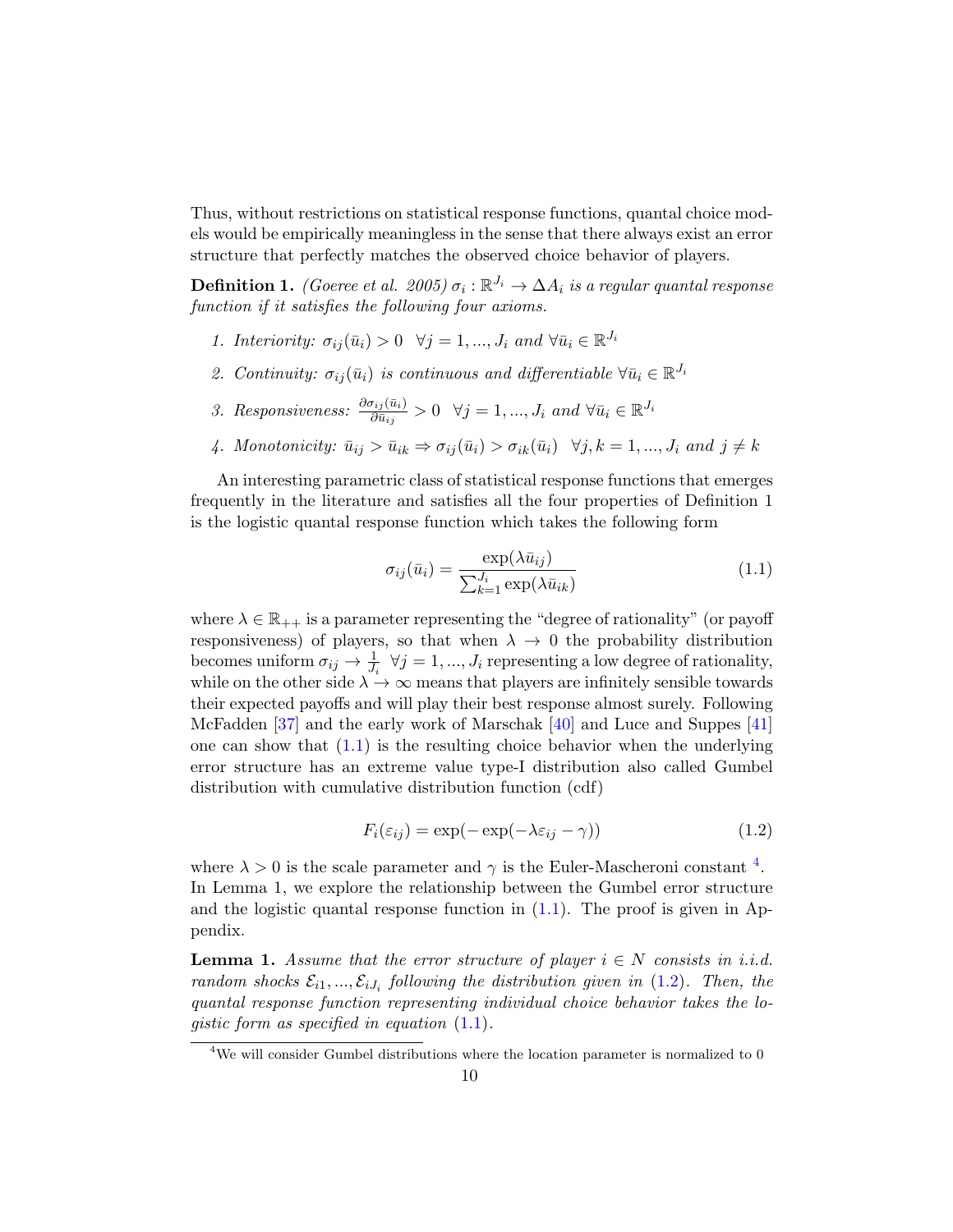Taking the Gumbel distribution as an error structure also allows to capture the property of unbiasedness, i.e. the estimate by player  $i \in N$  about the expected gain of action  $a_{ij} \in A_i$  will on average be equal to the expected payoff associated to the latter strategy, which is computed from the equilibrium probability distribution of other players. In addition, the variance of a player's estimated gain of adopting a particular pure strategy is  $o(\lambda^{-1})$ , reflecting that when learning (or experience) takes place through an increase of the rationality index  $\lambda$ , a player is able to make more precise estimates of his expected payoffs. The latter two statistical properties are shown in Appendix of this paper. Using logistic reaction functions, a QRE is defined as follows.

**Definition 2.** Let  $\Gamma_N = [N, {\{\Delta A_i\}}_{i=1}^n, {u_i(\cdot)}_{i=1}^n]$  be a game in normal form where individual choice behavior follows a logistic quantal response function for each player. A logit QRE (LQRE) is a mixed strategy profile  $\sigma^* \in \Delta A$ , such that for all  $i \in N$  and  $1 \leq j \leq J_i$ , we have

$$
\sigma_{ij}^* = \frac{\exp(\lambda \bar{u}_{ij}(\sigma_{-i}^*))}{\sum_{k=1}^{J_i} \exp(\lambda \bar{u}_{ik}(\sigma_{-i}^*))}
$$

# 3 Endogeneous Quantal Response Equilibrium

#### 3.1 Motivation for endogenizing learning effects

In order to assess the goodness of fit of the logistic version of the QRE model, [\[23\]](#page-31-9) have explored several experiments on normal form games based on [\[27\]](#page-31-13), [\[28\]](#page-32-0), [\[29\]](#page-32-1) and [\[30\]](#page-32-2). The analyzed experiments consist in repeated two-person games with unique Nash equilibria, where the total number of repetitions is broken down in various "experience levels" containing a fixed number of successive plays of the game. In each experience level, the rationality index  $\lambda$  is estimated by maximum likelihood and the corresponding QRE is computed. A salient feature regarding the evolution of the (estimated) rationality level is its tendency to increase across game repetitions. This phenomenon can be explained by a learning effect in which players gain insights through repeated observations of the actual payoffs received from choosing different actions, such that their estimation of expected payoffs becomes more accurate across time. It is also important to emphasize that this increase is not systematic and in some experiments  $\lambda$  remains relatively low even in later periods, indicating non-convergence (or very slow convergence) towards the Nash equilibrium of the game.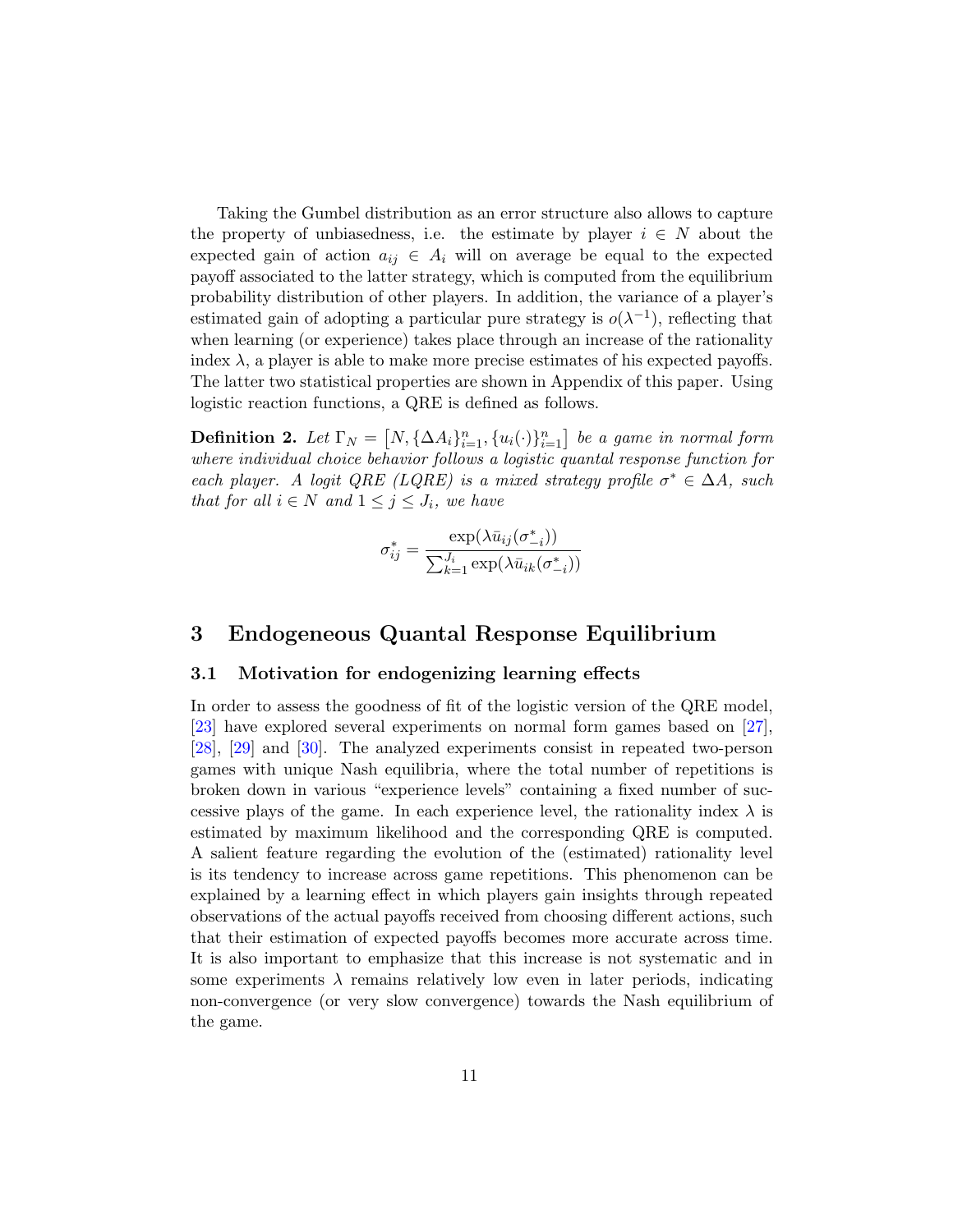The study of the evolution of the rationality index over repetitions of a game is tightly related to learning curve theory which is prominent in the literature of psychology and psychometrics. A learning curve also called experience curve can be defined as a graphical representation of how skills, knowledge and experience evolve over time. According to [\[42\]](#page-33-1), a typical curve of learning displays a strong rate of change in early periods followed by a deceleration to a horizontal slope as practice advances. This approach is used by [\[43\]](#page-33-2) in an experimental study of the centipede game, where an exponential learning curve of the form  $\varepsilon(t) = \varepsilon \exp(-\delta(t-1))$  is used to model the decline of noisy play with experience. In this parametric curve,  $\varepsilon$  is the initial error level, while  $\delta$  is the learning rate affecting the convergence speed of errors to zero. [\[44\]](#page-33-3) use a similar parametric form for the rationality index  $\lambda(t) = \lambda \exp(\delta(t-1))$  to study a boundedly rational route choice model, where  $\delta$  is again the rate of learning. Modeling the rationality index dynamics by a learning curve may be a first naive approach to endogenize learning. The exponential patterns proposed by [\[43\]](#page-33-2) and [\[44\]](#page-33-3) are nevertheless too simplistic to capture the non-monotonic evolution of  $\lambda$  over game repetitions. Hence, a first attempt to naively describe the learning dynamics in the spirit of learning curve theory would be to propose a refined law of motion for  $\lambda$  that allows for fluctuations/cycles in the error structure governing player behavior. Another attempt to endogenize learning effects would be to allow for heterogeneous rationality where players are able to choose their rationality level according to a cost-benefit tradeoff. More precisely, players are allowed to have different rationality indices and are able to affect their own rationality parameter via the choice of an effort level to which is associated a fixed marginal cost. This two approaches are developed in the next sections.

## 3.2 Learning curve theory and the rationality index dynamics

A learning curve also called experience curve can be defined as a graphical rep-resentation of how skills, knowledge and experience evolve over time.<sup>[5](#page-13-0)</sup>Following the observations of [\[42\]](#page-33-1), the general shape of a learning curve displays a strong rate of change in early periods and a decline of the improvement rate as the number of periods increases. More recent experiments and results from psychometrics tend to corroborate the flattening of the curve as practice advances. Of course, the forms of the learning curves are wide ranging since they depend on the system under study such that various shapes can be found in the literature, namely, Sigmoid or exponential functions, logistic, Gompertz and von Bertalanffy functions.

<span id="page-13-0"></span> ${}^{5}$ For a thorough discussion of the learning curve consult [\[45\]](#page-33-4).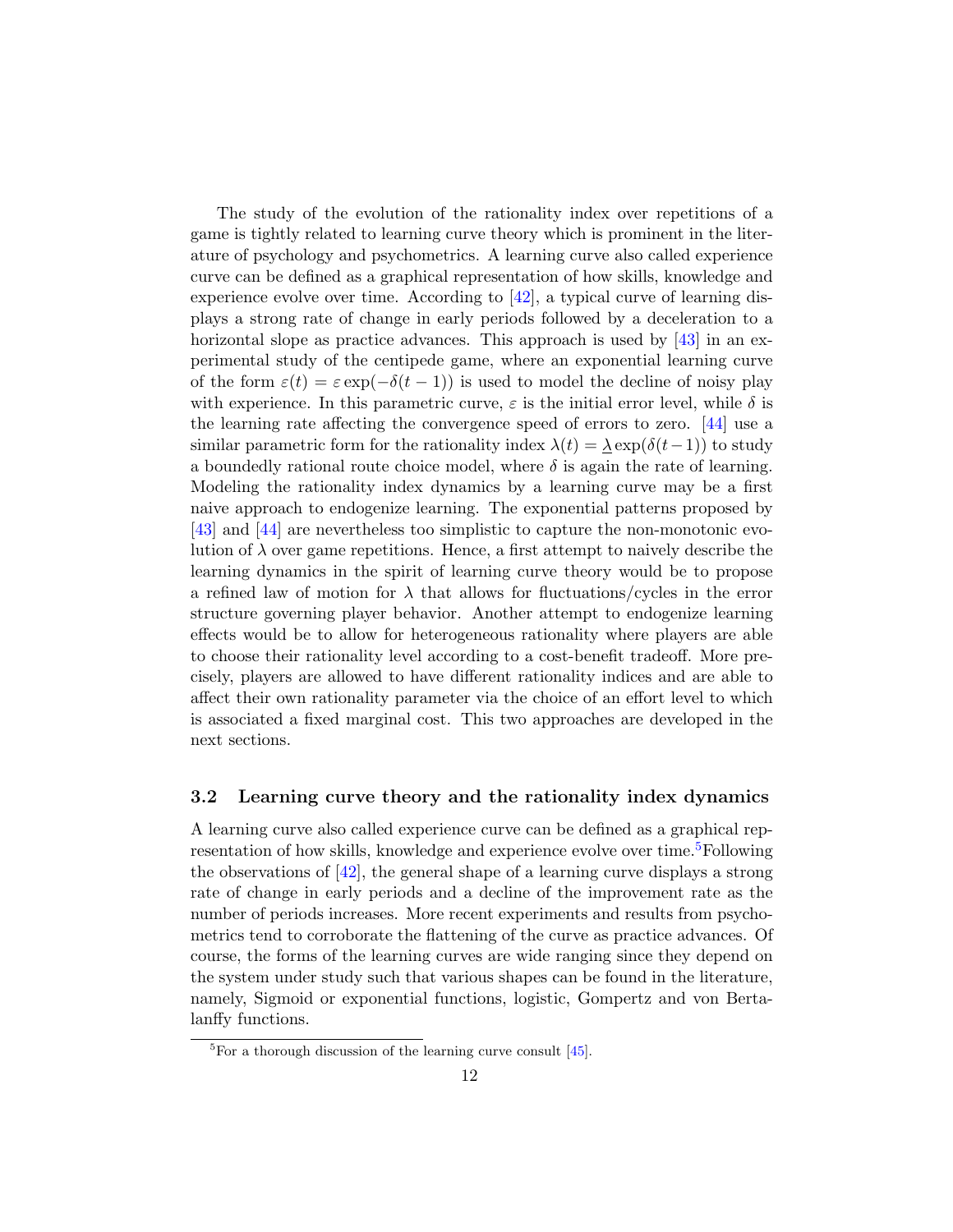A refined law of motion for the learning rate is given by the following nonautonomous first-order differential equation:

$$
\dot{\lambda}(t) = \delta(\bar{\lambda} - \lambda(t)) + A e^{-t\tau_d} \left[ \sin(\omega t) (\delta - \tau_d) + \cos(\omega t) \omega \right],
$$

where  $[\underline{\lambda}, \overline{\lambda}]$  is a closed interval representing a player's lower and upper bound of his learning capacity with  $0 < \lambda < \overline{\lambda} < \infty$ . The learning rate of a player is represented by  $\delta \in \mathbb{R}_{++}$  and measures the speed of convergence towards his upper bound  $\bar{\lambda}$  as periods unfold.  $A \in \mathbb{R}_{++}$  measures the amplitude of the cyclical component i.e. of fluctuations in  $\lambda$  and  $\tau_d \in \mathbb{R}_{++}$  is called damping coefficient and acts as a reduction in a player's fluctuating behavior. Indeed, as  $\tau_d \to \infty$  then the sine and cosine functions disappear implying a simple first order differential equation whose solution is a smooth concave curve. Finally,  $\omega \in \mathbb{R}_{++}$  stands for the frequency of the cyclical component and so represents the frequency with which the rationality index undergoes fluctuations.

To find the rationality index dynamics, we need to solve the differential equation  $\lambda(t) = f(t, \lambda(t))$  given an initial condition  $\lambda(0) = \lambda$ , where the function f:  $\mathcal{U} \to \mathbb{R}$  is defined on a compact set  $\mathcal{U} = [0, T] \times [\lambda, \overline{\lambda}]$  in the euclidean space  $\mathbb{R}^2$ . This means that we have a Cauchy problem which is formally written as:

$$
\begin{cases} \n\dot{\lambda}(t) = \delta(\bar{\lambda} - \lambda(t)) + Ae^{-t\tau_d} \left[ \sin(\omega t)(\delta - \tau_d) + \cos(\omega t)\omega \right] \\
\lambda(0) = \underline{\lambda} \n\end{cases}
$$

**Proposition 1.** There exists a unique solution to the Cauchy problem involving the law of motion of the rationality index  $\lambda(t)$ .

*Proof.* By rewriting the differential equation as  $\dot{\lambda}(t)+\Gamma_1(t)\lambda(t) = \Gamma_2(t)$  with the functions  $\Gamma_1(t) = \delta$  and  $\Gamma_2(t) = \delta \overline{\lambda} + Ae^{-t\tau_d} \left[\sin(\omega t)(\delta - \tau_d) + \cos(\omega t)\omega\right],$ we see that  $\forall \epsilon > 0$  both  $\Gamma_1(t)$  and  $\Gamma_2(t)$  are continuous functions on the open interval  $0 - \epsilon < t_0 < \infty$  and so by the Linear Fundamental Theorem of Existence and Uniqueness, there exists a unique solution to the Cauchy problem on the interval  $t \in [0, \infty)$ .  $\Box$ 

To obtain the analytical solution to the Cauchy problem, we first solve the trivial homogeneous equation to get a general solution:

$$
\dot{\lambda}(t) = -\delta \lambda(t)
$$

$$
\Leftrightarrow \frac{\dot{\lambda}(t)}{\lambda(t)} = -\delta \Leftrightarrow \int \frac{\dot{\lambda}(t)}{\lambda(t)} dt = -\int \delta dt
$$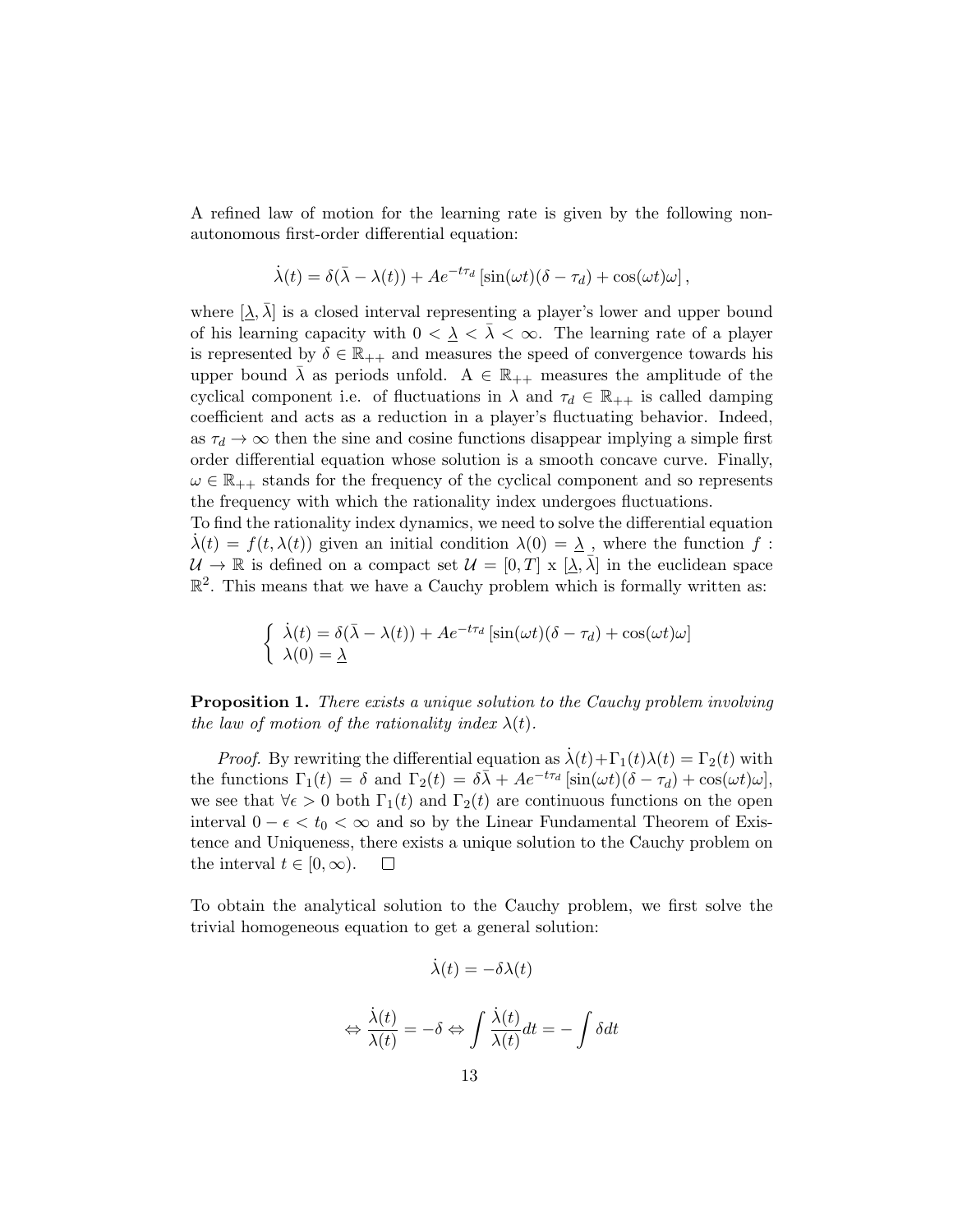$$
\Leftrightarrow ln\lambda(t) = \delta t + c
$$
  

$$
\Leftrightarrow \lambda_g(t) = Be^{-\delta t}, B \in \mathbb{R}
$$

So, the general solution to the homogenous equation is  $\lambda_g(t) = Be^{-\delta t}$  and the second step consists in finding a particular solution with the time-varying parameter  $B(t)$  such that we start our second step with  $\lambda_p(t) = B(t)e^{-\delta t}$  and taking the time derivative we obtain:

$$
\dot{\lambda}(t) = \dot{B}e^{-\delta t} - \delta B e^{-\delta t}
$$

and equating the latter with  $\dot{\lambda}(t) = \delta(\bar{\lambda}-\lambda(t)) + Ae^{-t\tau_d} \left[\sin(\omega t)(\delta-\tau_d) + \cos(\omega t)\omega\right],$ we get:

$$
\dot{B}(t) = \delta \bar{\lambda} e^{\delta t} + A e^{(\delta - \tau_d)t} \sin(\omega t) (\delta - \tau_d) + A e^{(\delta - \tau_d)t} \cos(\omega t) \omega
$$

$$
\Leftrightarrow \int \dot{B}(t)dt = \underbrace{\delta\bar{\lambda}\int e^{\delta t}dt}_{(I)} + A(\delta - \tau_d)\underbrace{\int e^{(\delta - \tau_d)t}\sin(\omega t)dt}_{(II)} + A\,\omega\underbrace{\int e^{(\delta - \tau_d)t}\cos(\omega t)dt}_{(III)} \quad (\star \star)
$$

For the sake of clarity, we will solve (I), (II) and (III) separately:

The solution of (I) is trivial and immediate and gives us  $\bar{\lambda}e^{\delta t}$ .

The solution of (II) however is not immediate and requires twice the application of integration by parts:

Let  $u(t) = e^{(\delta - \tau_d)t}$  so that  $du(t) = (\delta - \tau_d)e^{(\delta - \tau_d)t}dt$  and let us also take  $dv(t) =$  $\sin(\omega t)dt$  such that  $v(t) = \frac{-\cos(\omega t)}{\omega}$ . Integrating by parts gives us:

$$
\int e^{(\delta - \tau_d)t} \sin(\omega t) dt = \frac{-e^{(\delta - \tau_d)t} \cos(\omega t)}{\omega} + \int \frac{(\delta - \tau_d)e^{(\delta - \tau_d)t} \cos(\omega t)}{\omega} dt
$$

$$
\Leftrightarrow \int e^{(\delta-\tau_d)t} \sin(\omega t) dt = \frac{-e^{(\delta-\tau_d)t} \cos(\omega t)}{\omega} + \frac{(\delta-\tau_d)}{\omega} \int e^{(\delta-\tau_d)t} \cos(\omega t) dt
$$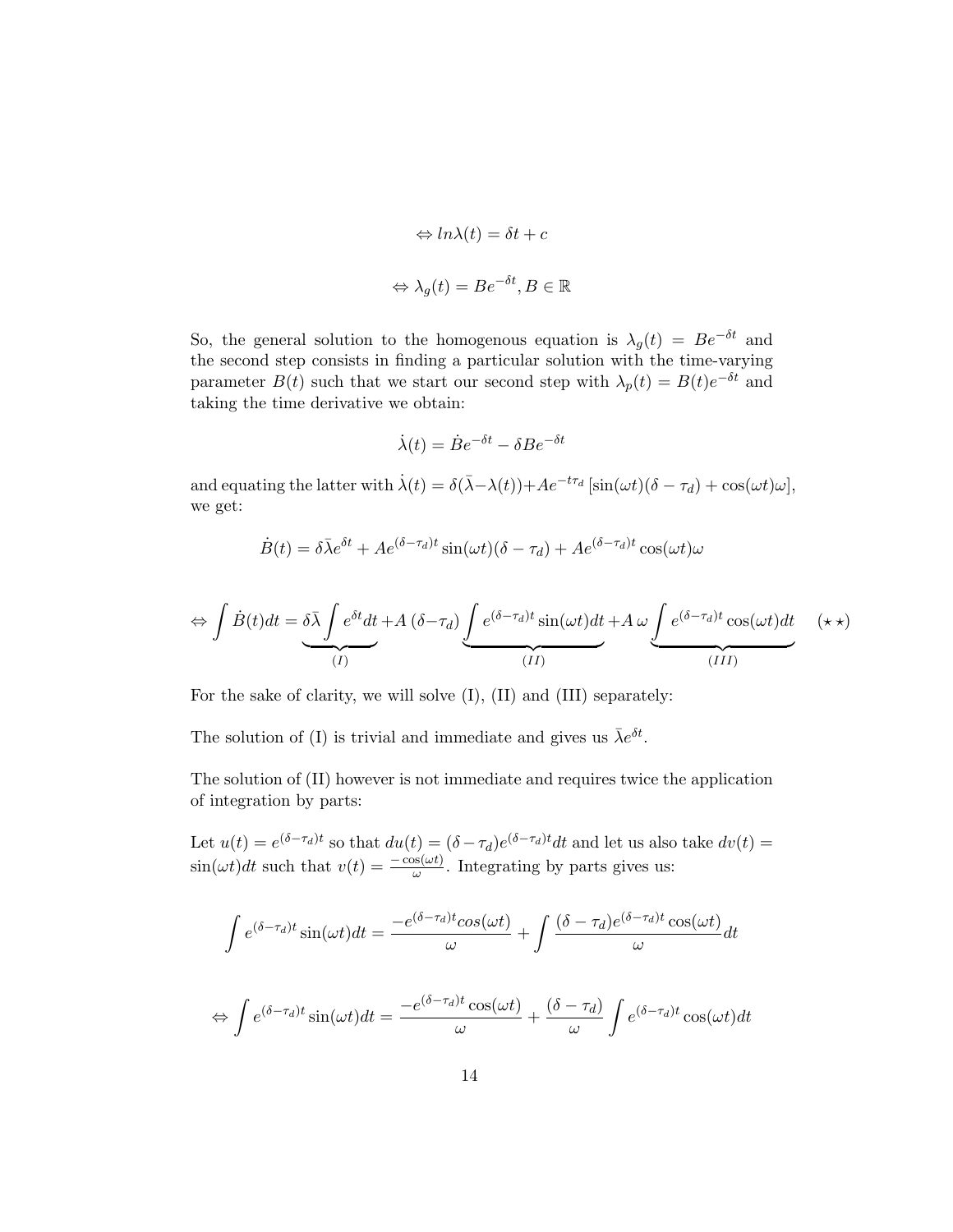Defining  $u(t) = e^{(\delta - \tau_d)t}$ ,  $du(t) = (\delta - \tau_d)e^{(\delta - \tau_d)t}dt$  and  $dv(t) = \cos(\omega t)dt$ ,  $v(t) = \frac{\sin(\omega t)}{\omega}$  and integrating by parts a second time:

$$
\int e^{(\delta-\tau_d)t} \sin(\omega t)dt = \frac{-e^{(\delta-\tau_d)t} \cos(\omega t)}{\omega} + \frac{(\delta-\tau_d)}{\omega} \left\{ \frac{e^{(\delta-\tau_d)t} \sin(\omega t)}{\omega} - \frac{(\delta-\tau_d)}{\omega} \int e^{(\delta-\tau_d)t} \sin(\omega t)dt \right\}
$$

$$
\Leftrightarrow \int e^{(\delta-\tau_d)t} \sin(\omega t)dt = \frac{-e^{(\delta-\tau_d)t} \cos(\omega t)}{\omega} + \frac{(\delta-\tau_d)}{\omega^2} e^{(\delta-\tau_d)t} \sin(\omega t) - \frac{(\delta-\tau_d)^2}{\omega^2} \int e^{(\delta-\tau_d)t} \sin(\omega t)dt
$$

$$
\Leftrightarrow \left(\frac{(\delta-\tau_d)^2+\omega^2}{\omega^2}\right)\int e^{(\delta-\tau_d)t}\sin(\omega t)dt = \frac{(\delta-\tau_d)}{\omega^2}e^{(\delta-\tau_d)t}\sin(\omega t) - \frac{e^{(\delta-\tau_d)t}\cos(\omega t)}{\omega}
$$

and hence the final result for (II) is:

$$
\int e^{(\delta-\tau_d)t} \sin(\omega t) dt = \left(\frac{(\delta-\tau_d)}{(\delta-\tau_d)^2+\omega^2}\right) e^{(\delta-\tau_d)t} \sin(\omega t) - \left(\frac{\omega}{(\delta-\tau_d)^2+\omega^2}\right) e^{(\delta-\tau_d)t} \cos(\omega t)
$$

To derive the solution of (III), we define  $u(t) = e^{(\delta - \tau_d)t}$ ,  $du(t) = (\delta - \tau_d)e^{(\delta - \tau_d)t}dt$ and  $dv(t) = \cos(\omega t)dt$ ,  $v(t) = \frac{\sin(\omega t)}{\omega}$  and we integrate by parts:

$$
\int e^{(\delta - \tau_d)t} \cos(\omega t) dt = \frac{e^{(\delta - \tau_d)t} \sin(\omega t)}{\omega} - \frac{(\delta - \tau_d)}{\omega} \int e^{(\delta - \tau_d)t} \sin(\omega t) dt
$$

We again define  $u(t) = e^{(\delta - \tau_d)t}$ ,  $du(t) = (\delta - \tau_d)e^{(\delta - \tau_d)t}dt$  and  $dv(t) = \sin(\omega t)dt$ ,  $v(t) = \frac{-\cos(\omega t)}{\omega}$  and integrate by parts a second time:

$$
\int e^{(\delta-\tau_d)t} \cos(\omega t) dt = \frac{e^{(\delta-\tau_d)t} \sin(\omega t)}{\omega} - \frac{(\delta-\tau_d)}{\omega} \left\{ \frac{-e^{(\delta-\tau_d)t} \cos(\omega t)}{\omega} + \frac{(\delta-\tau_d)}{\omega} \int e^{(\delta-\tau_d)t} \cos(\omega t) dt \right\}
$$

from there, we apply the same manipulations as in (II) and we obtain the final result for (III):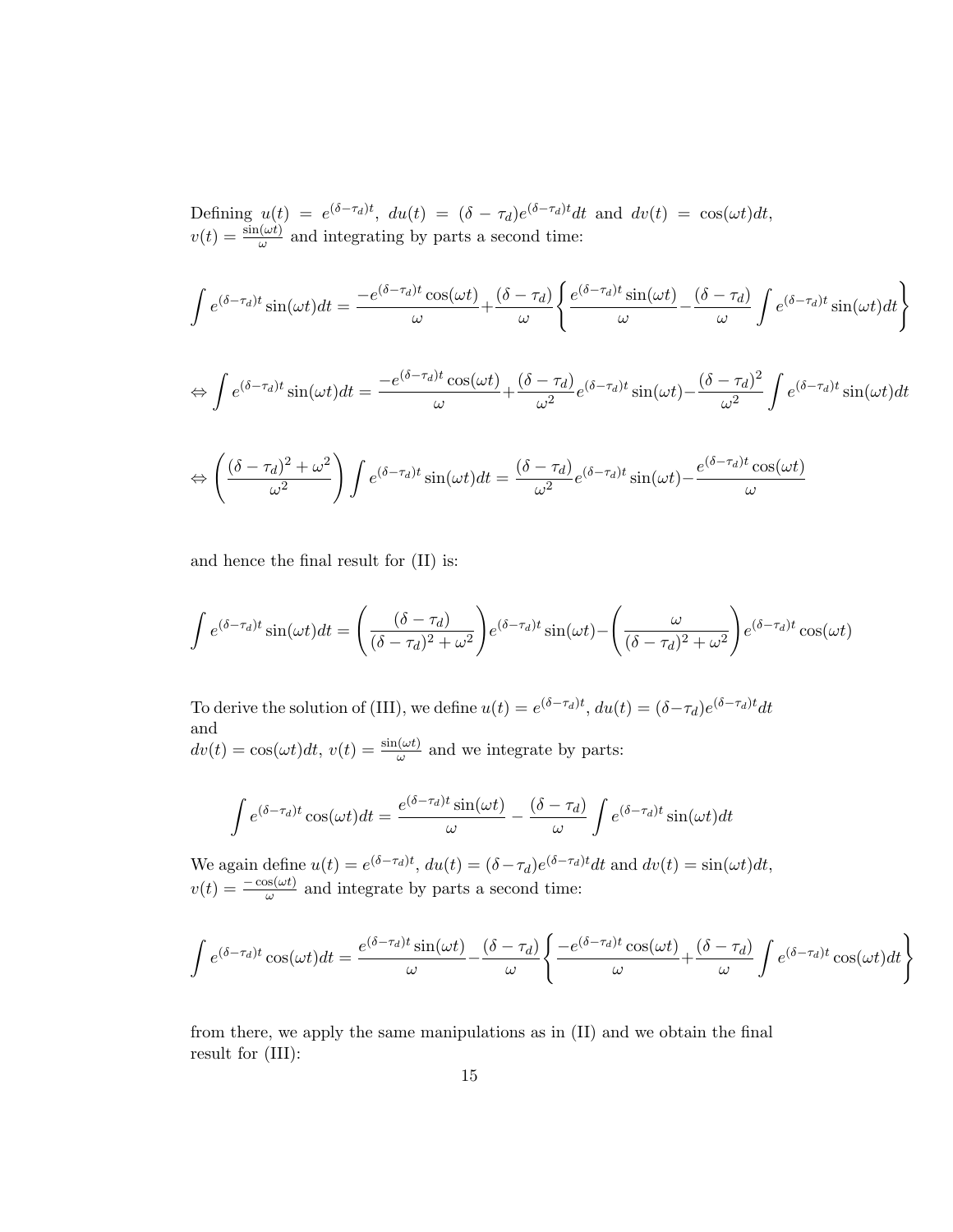$$
\int e^{(\delta-\tau_d)t} \cos(\omega t) dt = \left(\frac{\omega}{(\delta-\tau_d)^2 + \omega^2}\right) e^{(\delta-\tau_d)t} \sin(\omega t) + \left(\frac{(\delta-\tau_d)}{(\delta-\tau_d)^2 + \omega^2}\right) e^{(\delta-\tau_d)t} \cos(\omega t)
$$

Gathering together (I), (II) and (III), we obtain the solution of equation  $(\star \star)$ :

$$
B(t) = \bar{\lambda}e^{\delta t} + Ae^{(\delta - \tau_d)t} \sin(\omega t)
$$

so that the particular solution to the non-homogenous differential equation is:

$$
\lambda_p(t) = B(t)e^{-\delta t} = \bar{\lambda} + Ae^{-\tau_d t} \sin(\omega t)
$$

Hence, we can now combine the general solution to the homogeneous equation and the particular solution to the non-homogeneous equation to obtain  $\lambda(t)$  =  $\lambda_q(t) + \lambda_p(t)$  which gives us:

$$
\lambda(t) = Be^{-\delta t} + \bar{\lambda} + Ae^{-\tau_d t} \sin(\omega t)
$$

and the value of B can be discovered by the initial condition  $\lambda(0) = \lambda$  implying that  $B = (\lambda - \overline{\lambda})$  such that our final solution for the rationality index is the following:

$$
\lambda(t) = \underline{\lambda}e^{-\delta t} + \bar{\lambda}(1 - e^{-\delta t}) + A \sin(\omega t)e^{-\tau_d t}
$$

The above dynamics allows to incorporate fluctuation behaviors and cycles after an appropriate calibration of the parameters.

# 3.3 The QRE model with endogeneous learning

Let  $\Gamma_N^{\Lambda} = [N, {\{\Delta, A_i\}}_{i=1}^n, {u_i(\cdot)\}}_{i=1}^n, \Lambda]$  be a normal form game where  $\Lambda$  is the population rationality level and belongs to some parametric family denoted by  $\mathcal{P} = \{P_{\theta} : \theta \in \Theta \subset \mathbb{R}^d\},\$  where  $P_{\theta}$  is a probability distribution on a nonnegative domain parametrized by the vector  $\theta$  and represents a population of players with heterogeneous skills. In period  $t = 1$  each player  $i \in N$  is endowed with an initial rationality level  $\lambda_i^{(t=1)} = \lambda_i^{(1)}$  $i^{(1)}$  drawn from  $P_{\theta}$ . The logit QRE in the first period is denoted by  $LQRE^{(1)}$  and is computed using the initial rationality endowment of the players. As the QRE model is a statistical model,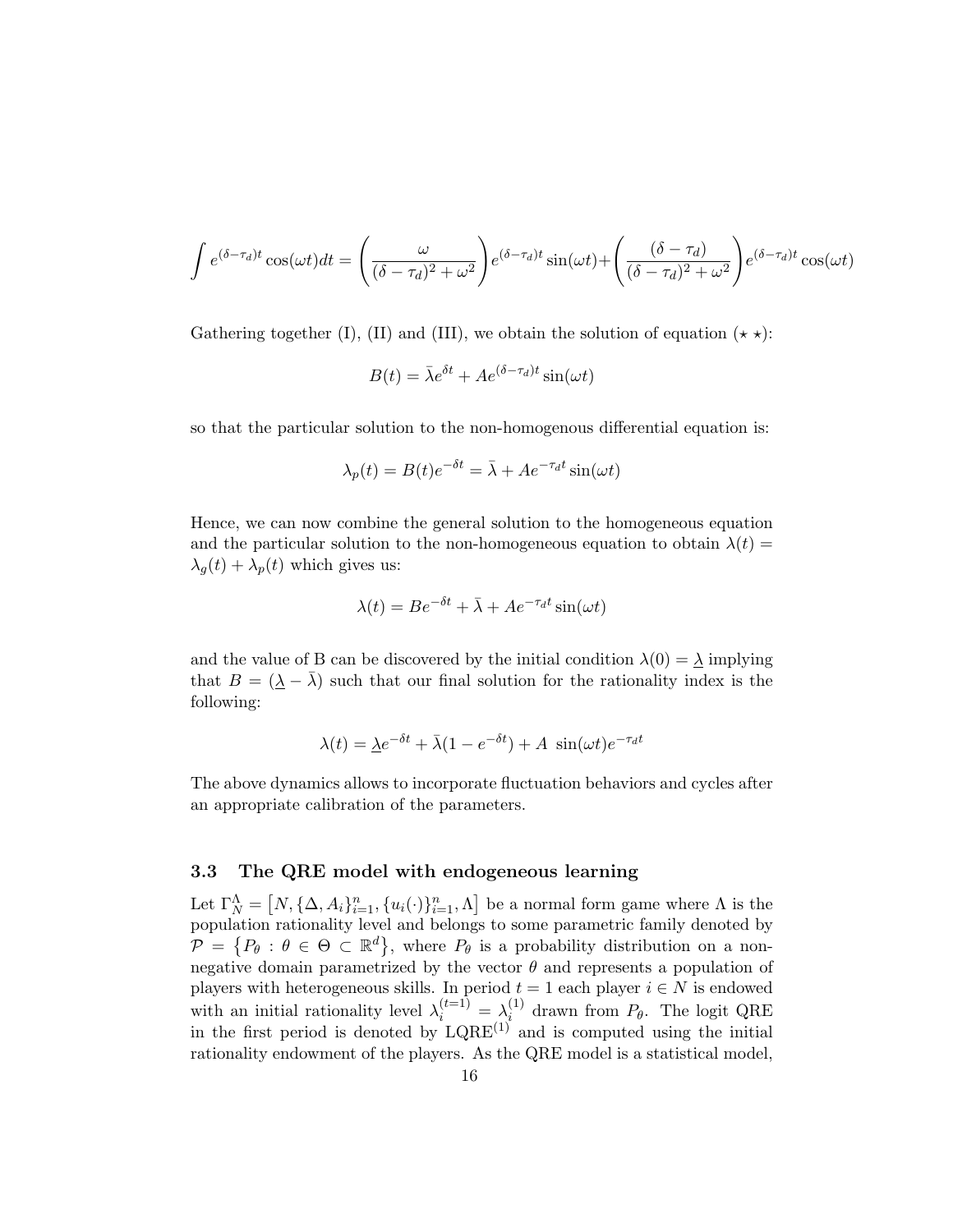we assume that players act as statisticians and estimate the rationality level of their rivals. After the first play of the game each player observes the logit equilibrium probability distributions (his own and that of his opponents). These observations play the same role as a data sample in analogy with a statistical model and will be used by each player to construct an estimator of his rival's rationality index. The estimator of player  $j$  of the rationality index of player  $i \neq j$  in period  $t \geq 1$  is defined as:

<span id="page-18-0"></span>
$$
\hat{\lambda}_i^{(t)} = \lambda_i^{(t)} + \eta_{i|[-\lambda_i^{(t)}, +\infty)} \tag{1.3}
$$

Equation  $(1.3)$  means that player j's estimate of player i's rationality level is equal to the true rationality level of player  $i$  in period  $t$  plus a noise with a truncated normal distribution  $\eta_i \sim \mathcal{N}(0, \sigma_j^2)$  on the domain  $[-\lambda_i^{(t)}]$  $i^{(\iota)},+\infty)$ , where  $\sigma_j^2 = 1/\sqrt{\lambda_j^{(1)}}$  $j^{(1)}$ . Note that the variance of the noise equals the inverse square root of the initial rationality index of player  $j$ , such that the larger the rationality endowment of player  $j$ , the less volatile is his estimator around the true value  $\lambda_i^{(t)}$  $i<sup>(t)</sup>$ . Another desirable characteristic of the estimator in  $(1.3)$  is that it should have the property of consistency, i.e. both bias and variance of a player's estimator should decrease with his initial rationality endowment.

**Definition 3.** Player j's estimator of player i's rationality index in period  $t \in \mathbb{N}$  is asymptotically consistent if  $MSE[\hat{\lambda}_i^{(t)}]$  $\left[ \begin{smallmatrix} (t)\ i \end{smallmatrix} \right] = Bias^2\big[\hat{\lambda}_i^{(t)}\big]$  $\binom{t}{i}$  + Var $\big[\hat{\lambda}_i^{(t)}\big]$  $\binom{t}{i} \rightarrow 0$ as  $\lambda_j^{(1)} \to +\infty$ .

## **Proposition 2.** The belief structure in  $(1.3)$  is asymptotically consistent.

Proof. Let us denote the lower and upper bounds of the domain of the distribution of the noise by  $a = -\lambda_i^{(t)}$  $i_i^{(t)}$  and  $b = +\infty$ . In addition, let us define  $\alpha_1 = \frac{a - \mu}{\sigma_i}$  $\frac{\alpha_i - \mu}{\sigma_j}$  and  $\alpha_2 = \frac{b - \mu}{\sigma_j}$  $\frac{\partial - \mu}{\partial f} = +\infty$  where  $\mu = 0$  is the mean of the noise while the standard deviation is  $\sigma_j = \sqrt{\sigma_j^2} =$ <sup>1</sup>  $1/\sqrt{\lambda_i^{(1)}}$  $j^{(1)}$ . In addition, let  $\phi$  and  $\Phi$  denote the pdf and cdf of a standard normal distribution  $Z \sim \mathcal{N}(0, 1)$ .

We have  $Bias[\hat{\lambda}_i^{(t)}]$  $\left[ t^{\left( t\right) }\right] \,=\,E\bigl[\lambda_{i}^{\left( t\right) }% ,\lambda_{i}^{\left( t\right) }\bigr] \label{eq-qt:}%$  $\begin{bmatrix} a^{(t)} \end{bmatrix} - \lambda_i^{(t)} = E\big[\eta_i\big|_{[-\lambda_i^{(t)}, +\infty)}\big]$  and for a truncated normal distribution the latter expectation equals:

$$
E\big[\eta_i\big|_{[-\lambda_i^{(t)},+\infty)}\big] = \mu + \sigma_j \frac{\phi(\alpha_1)}{1 - \Phi(\alpha_1)}
$$

$$
= \sqrt{1/\sqrt{\lambda_j^{(1)}} \frac{\phi(\alpha_1)}{1 - \Phi(\alpha_1)}}
$$
17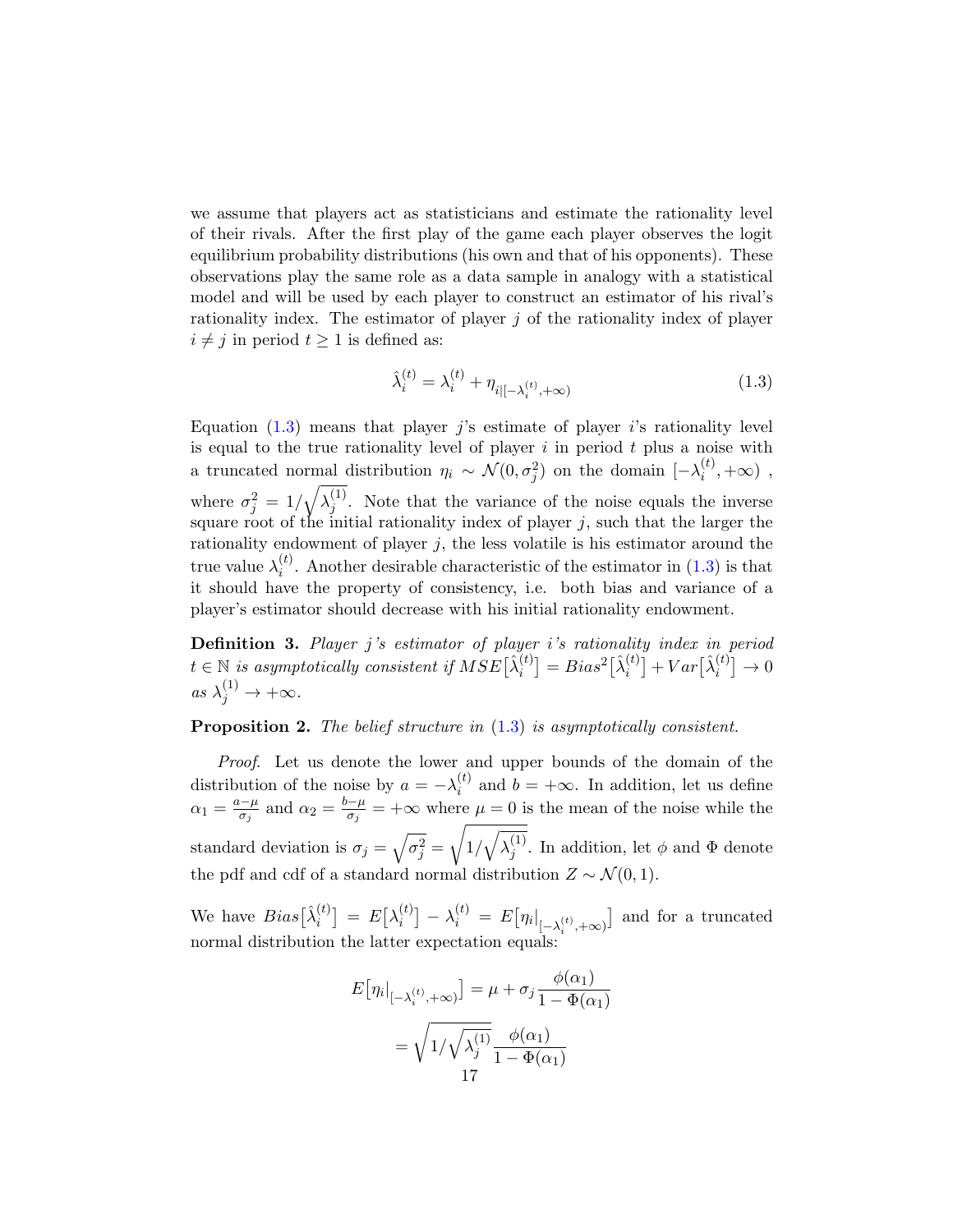Letting  $\lambda_j^{(1)} \to +\infty$  implies the following convergence  $\phi(\alpha_1) \to 0$ ,  $\Phi(\alpha_1) \to 0$ such that  $\lim_{\lambda_j^{(1)} \to +\infty} Bias[\hat{\lambda}_i^{(t)}]$  $\binom{t}{i} = 0.$ 

For the variance, we have  $Var\left[\hat{\lambda}_i^{(t)}\right]$  $\begin{bmatrix} u^{(t)} \\ i \end{bmatrix} = Var\big[\eta_i\big|_{[-\lambda_i^{(t)},+\infty)}\big]$  and for a truncated normal distribution on  $[-\lambda_i^{(t)}]$  $i^{(l)}$ ,  $+\infty$ ) this variance becomes:

$$
Var\big[\eta_i\big|_{[-\lambda_i^{(t)},+\infty)}\big] = \sigma_j^2 \left\{ 1 - \frac{\alpha_2 \phi(\alpha_2) - \alpha_1 \phi(\alpha_1)}{\Phi(\alpha_2) - \Phi(\alpha_1)} - \left(\frac{\phi(\alpha_2) - \phi(\alpha_1)}{\Phi(\alpha_2) - \Phi(\alpha_1)}\right)^2 \right\}
$$

and since  $\alpha_2 = +\infty$  it follows that:

$$
Var\left[\eta_i\big|_{[-\lambda_i^{(t)},+\infty)}\right] = 1/\sqrt{\lambda_j^{(1)}} \left\{ 1 + \frac{\alpha_1 \phi(\alpha_1)}{1 - \Phi(\alpha_1)} - \left(\frac{\phi(\alpha_1)}{1 - \Phi(\alpha_1)}\right)^2 \right\}
$$

Accordingly, we have  $\lim_{\lambda_j^{(1)} \to +\infty} Var\left[\hat{\lambda}_i^{(t)}\right]$  $i^{(t)}$  = 0 and so

$$
\lim_{\lambda_j^{(1)} \to +\infty} MSE[\hat{\lambda}_i^{(t)}] = \lim_{\lambda_j^{(1)} \to +\infty} \left(Bias^2[\hat{\lambda}_i^{(t)}] + Var[\hat{\lambda}_i^{(t)}]\right) = 0 \quad \Box
$$

The statement in Proposition 1 is equivalent to the following convergence in probability in a given period  $t, \hat{\lambda}_i^{(t)}$ i  $\stackrel{P}{\to} \lambda_i^{(t)}$  when  $\lambda_j^{(1)} \to +\infty$ .

We assume that a player is able to affect his rationality index by choosing an effort level  $e_i \geq 0$  to which is associated a fixed marginal cost  $\gamma > 0$ . In addition, we assume that there exists a "mimick" behavior, i.e. a player's rationality level is attracted towards the estimated average rationality level of his opponents. The expected payoff of player j in period  $t + 1$  is defined as:

<span id="page-19-0"></span>
$$
\mathbb{E}_{U_j}^{t+1} = \Psi_j\left(\tilde{\lambda}_j^{(t+1)}(e_j^{(t+1)}, \bar{\lambda}_{-j}^{(t)})\right) - \gamma e_j^{(t+1)}
$$
(1.4)

where  $\Psi_j$  is player j's reward function of the rationality index  $\tilde{\lambda}_i^{(t+1)}$  $j^{(l+1)}$  chosen in period  $t+1$  and  $\bar{\lambda}_{-j}^{(t)} = \frac{1}{(N-1)^2}$  $\frac{1}{(N-1)}\sum_{\substack{k=1 \ k \neq j}}^N$  $\hat{\lambda}_k^{(t)}$  $\binom{t}{k}$  is the estimated average rationality level of j's opponents. In other words, the expected gain of player j in period  $t+1$  is assumed to depend on two key components, namely player j's effort level  $e_i^{(t+1)}$ j and the estimated average rationality level of his opponents  $\bar{\lambda}_{-i}^{(t)}$  $\binom{v}{-j}$ . Even though at first glance of equation [\(1.4\)](#page-19-0), there seems to be no relationship between  $\mathbb{E}_{U}^{t+1}$  $U_j$ and the payoffs of the game, note that each  $\hat{\lambda}_k$  is actually an implicit or explicit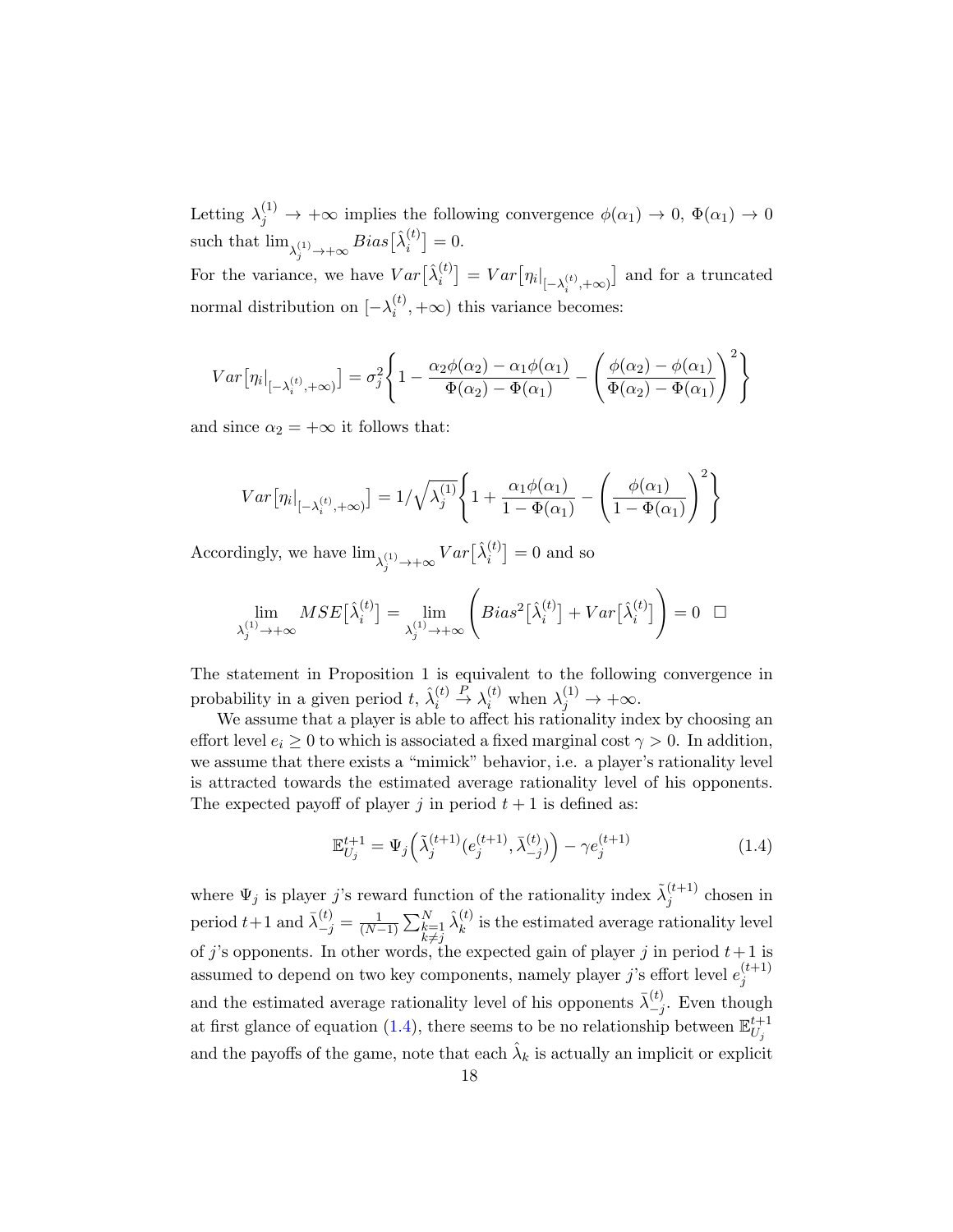function of the payoffs of the game. In fact, given the observed probability distribution on the pure strategies of the players at time  $t$  and given the payoffs of the game, one is able to determine via the logistic quantal response function the true value of a player's rationality index at time  $t$ . In that sense we have a dependence structure between  $\mathbb{E}^{t+1}_{U}$  $U_j^{t+1}$  and the payoffs of the game. For the sake of clarity, consider the following generic payoff matrix:

$$
\sigma_{11} \n\sigma_{21} \n1 - \sigma_{21} \n1 - \sigma_{11} \n\begin{pmatrix} a & e & b & f \\ c & g & d & h \end{pmatrix}
$$

Let us define the following quantities  $z_1 = c+b-d-a$ ,  $z_2 = d-b$ ,  $z_3 = f+g-h-e$ and  $z_4 = h - g$ . One can easily show that in this simple setting, there exists an explicit relationship between the rationality index estimators (at time  $t$ ) and the payoffs as follows:

$$
\hat{\lambda}_2^{(t)} = \log \left( \frac{1 - \sigma_{21}^{(t)}}{\sigma_{21}^{(t)}} \right) \left\{ \frac{1}{\sigma_{11}^{(t)} z_3 + z_4} \right\} + \eta_2 \big|_{[-\lambda_2^{(t)}, +\infty)}
$$
\n
$$
\hat{\lambda}_1^{(t)} = \log \left( \frac{1 - \sigma_{11}^{(t)}}{\sigma_{11}^{(t)}} \right) \left\{ \frac{1}{\sigma_{21}^{(t)} z_1 + z_2} \right\} + \eta_1 \big|_{[-\lambda_1^{(t)}, +\infty)}
$$

When the number of players and/or number of pure strategies exceeds 2, the above relation is usually more complex.

The reward function in  $(1.4)$  is a map from a player's rationality level in  $t + 1$ to a real number. Put more simply, it is a function acting as a utility derived from rationality and satisfies the following conditions:

$$
\frac{\partial \Psi_j}{\partial \tilde{\lambda}_j^{(t+1)}} > 0 \quad \frac{\partial^2 \Psi_j}{\left(\partial \tilde{\lambda}_j^{(t+1)}\right)^2} < 0
$$

In addition, we assume that the rationality index increases with effort and that the marginal increase in rationality from an additional unit of effort falls with the effort level, resulting in a decreasing marginal benefit of effort. The last condition is a positive relationship between the estimated average rationality level and the rationality level of player j.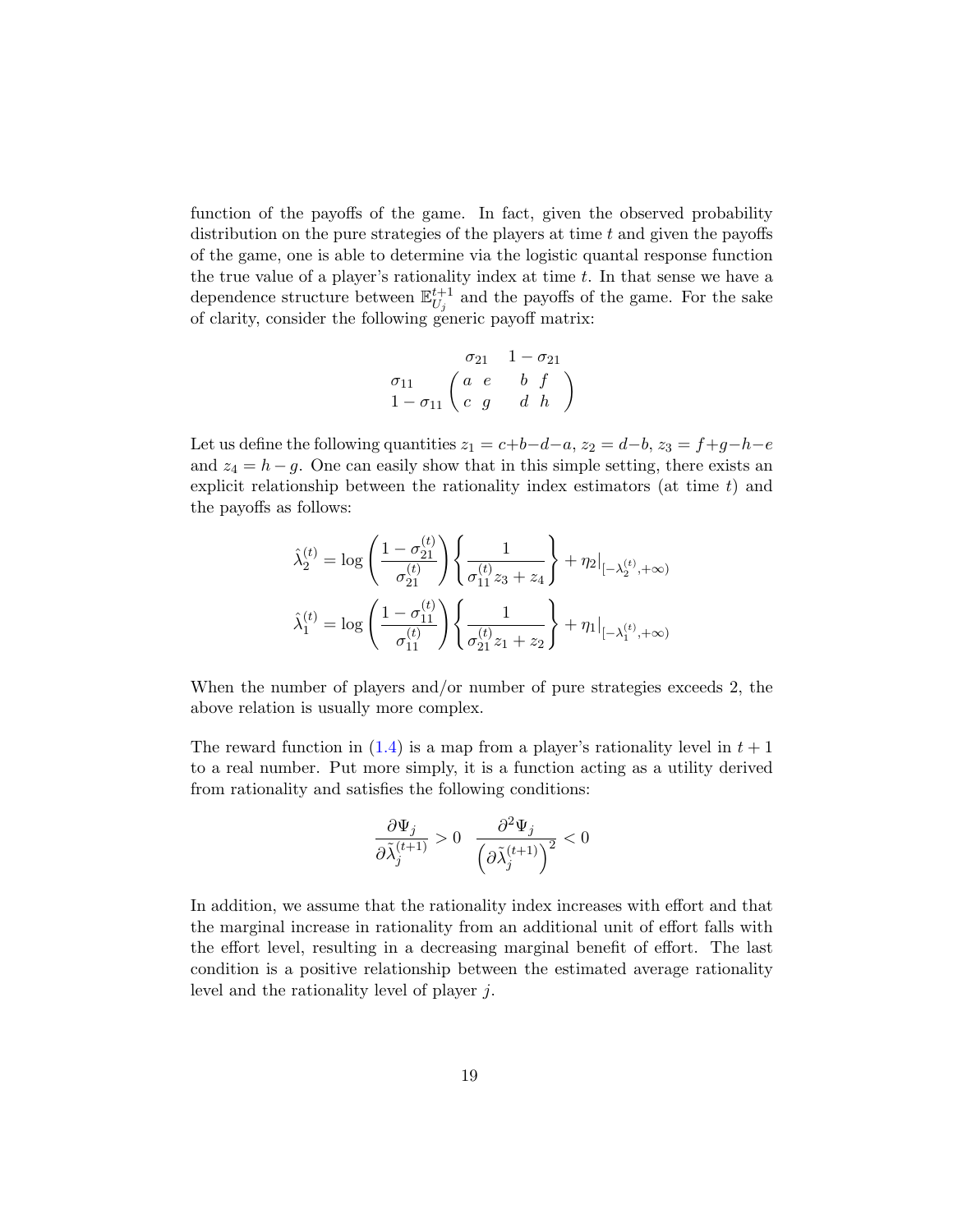$$
\frac{\partial \tilde{\lambda}^{(t+1)}_j}{\partial e^{(t+1)}_j} > 0 \quad \frac{\partial^2 \tilde{\lambda}^{(t+1)}_j}{\left(\partial e^{(t+1)}_j\right)^2} < 0 \quad \frac{\partial \tilde{\lambda}^{(t+1)}_j}{\partial \bar{\lambda}^{(t)}_{-j}} > 0
$$

In period  $t \geq 2$  a player j chooses his effort level  $e_i$  to maximize his expected payoff, such that the objective can be written as

$$
\max_{e_j^{(t+1)}} \mathbb{E}_{U_j}^{t+1} = \Psi_j\left(\tilde{\lambda}_j^{(t+1)}(e_j^{(t+1)}, \bar{\lambda}_{-j}^{(t)})\right) - \gamma e_j^{(t+1)} \tag{1.5}
$$

The first order condition imposes that the marginal benefits from a rationality level must be equal to marginal cost:

<span id="page-21-0"></span>
$$
\frac{\partial \Psi_j}{\partial \tilde{\lambda}_j^{(t+1)}} \frac{\partial \tilde{\lambda}_j^{(t+1)}}{\partial e_j^{(t+1)}} = \gamma \tag{1.6}
$$

Equation [\(1.6\)](#page-21-0) allows us to isolate the optimal effort level  $e_i^{*(t+1)}$  $j^{*(t+1)}$ , such that the optimal rationality level is  $\tilde{\lambda}_j^{*(t+1)} = \tilde{\lambda}_j^{(t+1)}$  $j^{(t+1)}(e_j^{*(t+1)}$  $_{j}^{*(t+1)}, \bar{\lambda}_{-j}^{(t)}$  $\binom{v}{-j}$ . Finally, we assume that a player's rationality level in period  $t + 1$  is sensitive towards his previous period level at rate  $\phi_j \in [0, 1]$ , such that the rationality index chosen by player  $j$  is written as

$$
\lambda_j^{*(t+1)} = \tilde{\lambda}_j^{*(t+1)} + \phi_j \sqrt{\lambda_j^{*(t)}} \tag{1.7}
$$

The above model allows us to define an enriched version of logit QRE where the choice of the rationality index is endogenously determined by an effort level.

**Definition 4.** Let  $\Gamma^{\Lambda}_{N} = [N, {\{\Delta, A_i\}}_{i=1}^{n}, {u_i(\cdot)}_{i=1}^{n}, \Lambda]$  be a game in normal form, where individual choice behavior follows a logistic quantal response function and where the population rationality level belongs to a parametric family with a distribution on a non-negative domain. An Endogeneous Quantal Response Equilibrium (EQRE) in period  $t \in \mathbb{N}$  consists in a mixed strategy profile  $\sigma^{*(t)} \in \Delta A$ , such that for all  $i \in N$  and  $1 \leq j \leq J_i$ , we have

$$
\sigma_{ij}^{*(t)} = \frac{\exp\left(\lambda_i^{*(t)} \bar{u}_{ij}(\sigma_{-i}^{*(t)})\right)}{\sum_{k=1}^{J_i} \exp\left(\lambda_i^{*(t)} \bar{u}_{ik}(\sigma_{-i}^{*(t)})\right)}
$$

where  $\lambda_i^{*(t)} \sim P_\theta$  for  $t = 1$ ,  $\lambda_i^{*(t)} = \tilde{\lambda}_i^{*(t)}$  $i^{*(t)}(e_i^{*(t)})$  $_{i}^{*(t)}, \bar{\lambda}_{-i}^{(t-1)}$  $\binom{(t-1)}{-i} + \phi_i \sqrt{\lambda_i^{*(t-1)}}$  $\int_i^{*(t-1)}$  for  $t \geq 2$ and  $e_i^{*(t)}$  determined by [\(1.6\)](#page-21-0).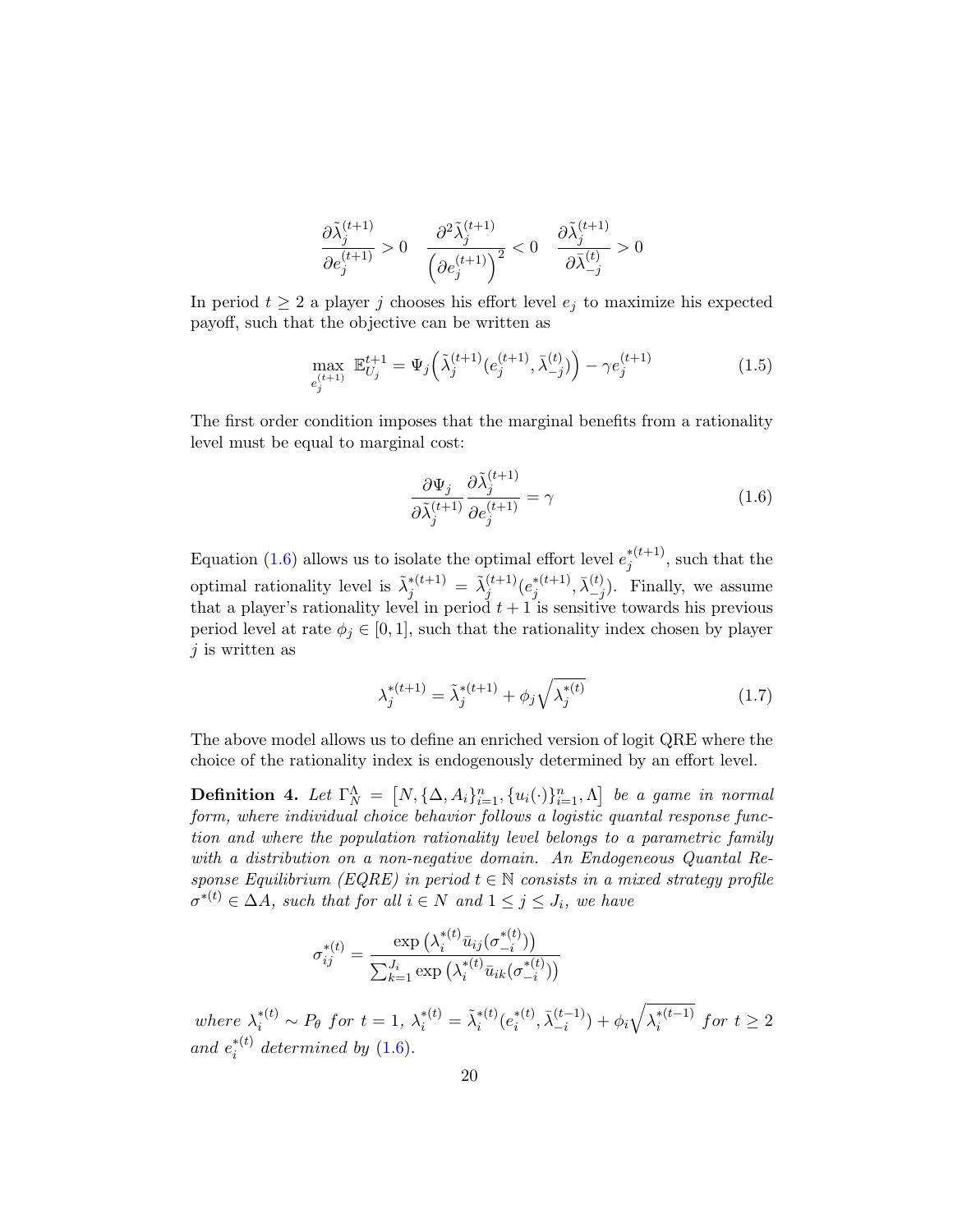## 3.4 Simulation study on some  $2 \times 2$  games

In this section, we explore the quantal response model with endogeneous learning in simulation studies involving simple  $2 \times 2$  games. There are two players  $N = \{1, 2\}$  and  $T = 100$  periods. We assume a population of players with a rationality level that is gamma distributed,  $\Lambda \sim \mathcal{G}(2, 0.4)$  and a unit marginal cost of effort  $\gamma = 1$ . In addition, we assume the following reward function  $\Psi_i(\tilde{\lambda}_i^{(t+1)})$  $\binom{(t+1)}{i} = \sqrt{\tilde{\lambda}_i^{(t+1)}}$  where  $\tilde{\lambda}_i^{(t+1)} = (e_i^{(t+1)})$  $\binom{(t+1)}{i}^{1/2}$   $\binom{\hat{\lambda}^{(t)}_j}{\,}$  $\binom{t}{j}^{1/2}$   $i \neq j$  and a sensitivity parameter  $\phi_i = 1$  for  $i = 1, 2$ . Under this specification, it can easily be shown that the optimal effort level resulting from  $(1.6)$  is given by:

<span id="page-22-0"></span>
$$
e_i^{*(t+1)} = \frac{(\hat{\lambda}_j^{(t)})^{(1/3)}}{(4\gamma)^{(4/3)}} \ i \neq j \tag{1.8}
$$

It follows that the rationality index of player  $i$  will have the following dynamic:

$$
\lambda_i^{*(t+1)} = \left(\frac{\hat{\lambda}_j^{(t)}}{4\gamma}\right)^{2/3} + \phi_i \sqrt{\lambda_i^{*(t)}} \quad i \neq j \quad \text{for} \quad t = 1, ..., T - 1. \tag{1.9}
$$

The first game (Game 1) that we consider is the following zero-sum game:

$$
\begin{array}{cc}\n\sigma_{21} & 1 - \sigma_{21} \\
\sigma_{11} & -11 & 0 & 0 \\
1 - \sigma_{11} & 0.5 & -0.5 & -1 & 1\n\end{array}
$$

As can be observed in Figure 2, the model is able to reproduce some experimental characteristics of learning. Figure 2 (a) shows the evolution of the rationality index of each player across periods  $t = 1, ..., 100$ . We see that the rationality index of each player strongly increases in early periods reflecting a large propensity to learn in the first repetitions of the game as suggested by [\[42\]](#page-33-1). Note also that there is a stabilization pattern, i.e. after the increase the rationality index of both players has a stochastic fluctuation between two bounds (here between 1.5 and 2.5). Figure 2 (b) represents the time series of the EQRE, i.e. the series of equilibrium probabilities  $\sigma_{11}^{*(t)}$  and  $\sigma_{21}^{*(t)}$ . The equilibrium probabilities with endogeneous learning do not converge to the Nash equilibrium of the game  $\mathcal{N}_m = ((3/5, 2/5), (2/5, 3/5))$  even in later periods. This lack of convergence can be explained by the presence of a marginal cost of effort  $\gamma$  in equation [\(1.9\)](#page-22-0).

From the latter equation, it can be seen that as the marginal cost of effort vanishes,  $\gamma \rightarrow 0$ , the rationality index of a player will grow larger with the implication that the EQRE will converge to the Nash equilibrium of the game.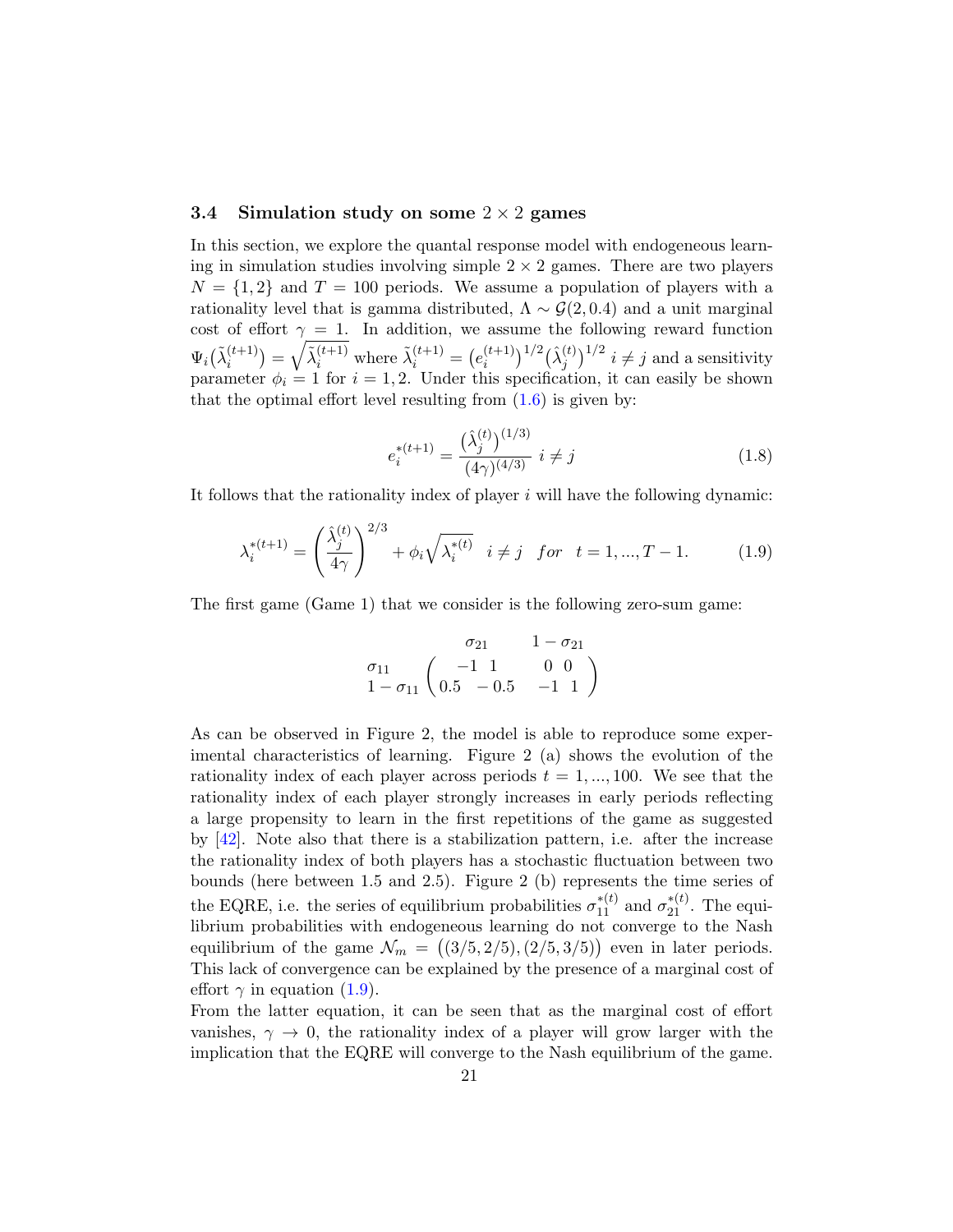This situation is illustrated in Figure 3, where we make the same simulation exercise with a low marginal cost of effort  $\gamma = 0.05$ . Under these circumstances, the rationality index increases relatively fast as shown in Figure 3 (a). Furthermore, in Figure 3 (b), we see that the EQRE has converged to the Nash equilibrium after 4 periods.

We also apply the endogeneous quantal response model on the coordination game of the battle of the sexes, where the payoff matrix is given by

$$
\left(\begin{array}{ccc} & C & \sigma_{21} & D & 1-\sigma_{21} \\ C & \sigma_{11} & \left(\begin{array}{ccc} 2 & 1 & & 0 & 0 \\ 0 & 0 & & 1 & 2 \end{array}\right) \end{array}\right)
$$

where C and D stand for coordination and non-coordination respectively. This game has two pure strategy Nash equilibria, namely  $\mathcal{N}_p = \{ (C, C), (D, D) \}$ and a mixed strategy Nash equilibrium  $\mathcal{N}_m = ((2/3, 1/3), (1/3, 2/3))$ . Figure 4 shows the results of the simulation study with a unit marginal cost.

We see in Figure 4 (b) that the EQRE series fluctuates around the pure strategy Nash equilibrium  $(D, D)$ , meaning that there is a large probability of coordination on this outcome. Interestingly, when the cost of effort becomes large  $(\gamma = 10)$ , we see a tendency of the equilibrium probabilities of playing outcome  $C$  to increase for both players, such that the EQRE series has fluctuations closer to the mixed strategy Nash equilibrium of the game. In other words, increasing the marginal cost of effort has decreased the probability of coordination on outcome  $(D, D)$ .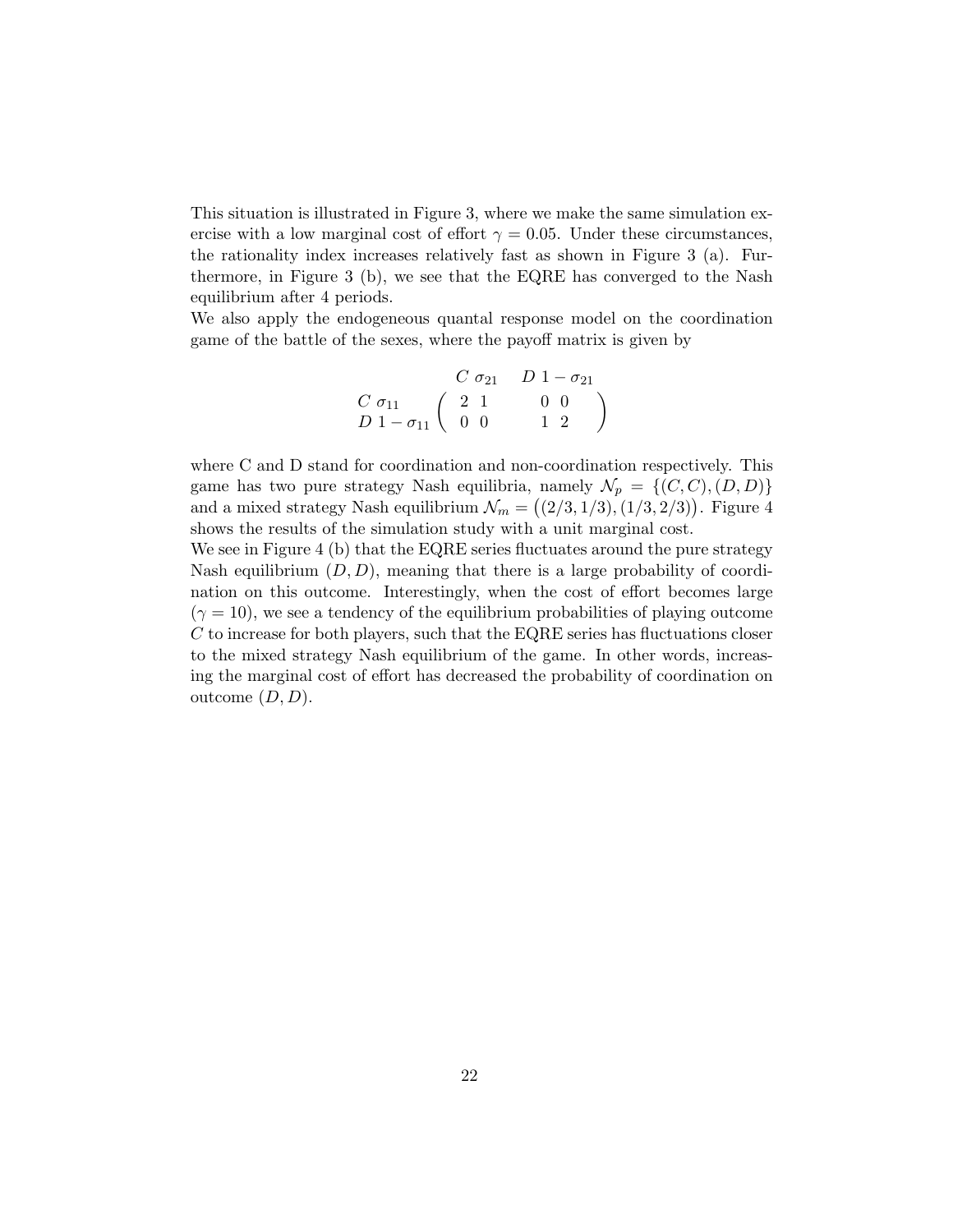

Figure 2: (a) Time series of rationality indices. (b) Evolution of EQRE in Game 1.



Figure 3: (a) Time series of rationality indices. (b) Evolution of EQRE for Game 1 with small marginal cost of effort.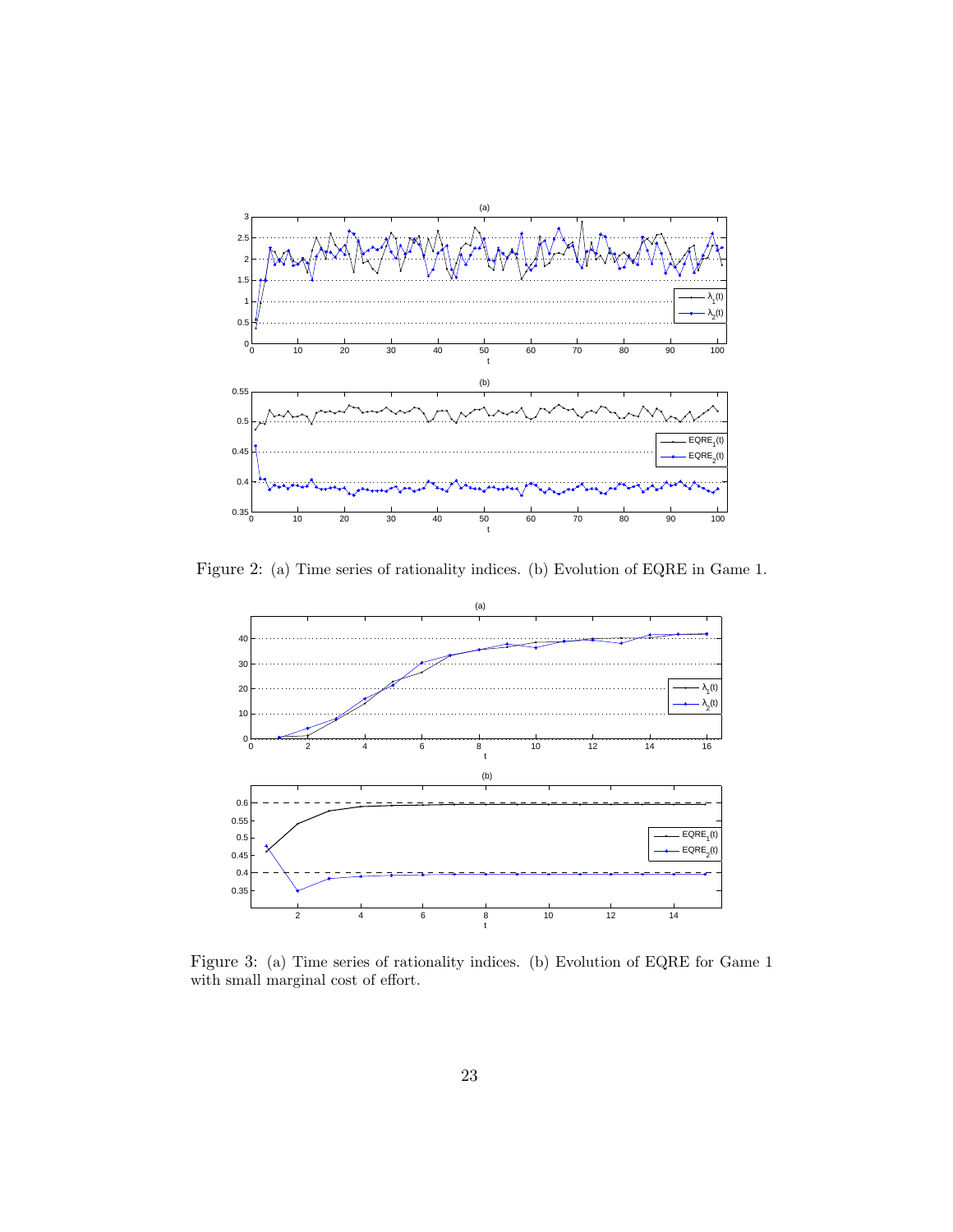

Figure 4: (a) Time series of rationality indices. (b) Evolution of EQRE for the battle of the sexes game.



Figure 5: (a) Time series of rationality indices. (b) Evolution of EQRE for the battle of the sexes game with large cost of effort.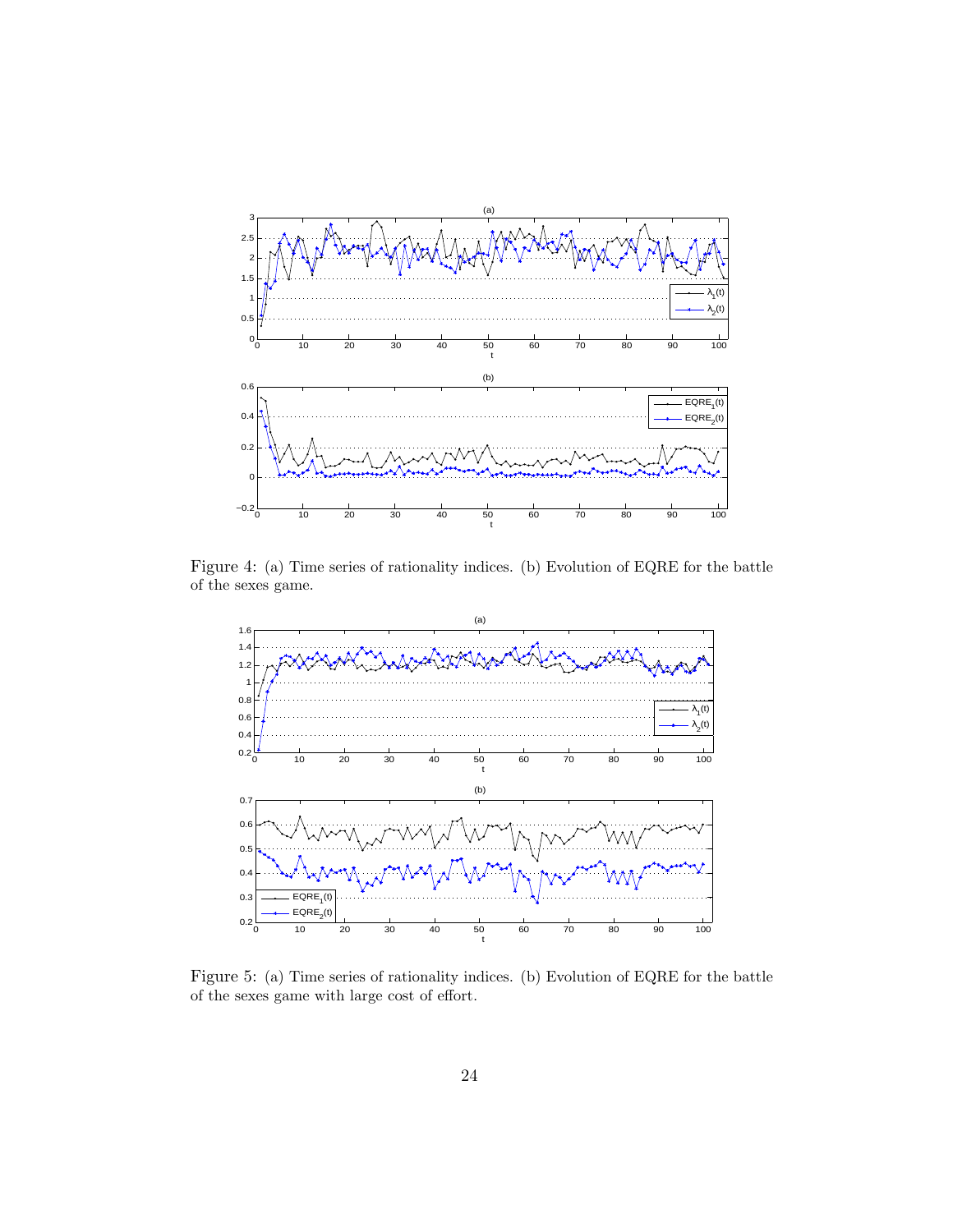# Conclusion

This paper aims at enriching bounded rationality models by proposing two different ways for modeling the rationality index dynamics in quantal response settings. After a brief literature review, we present the formal structure of quantal response models and propose two extensions for endogenizing learning effects. The first "naive" approach is based on learning curve theory and consists in giving a parameterized version of the evolution of the rationality index over time. The second approach is more sophisticated and allows for heterogeneous players and endogeneous learning. More formally, each player has an asymptotically consistent estimate of his rival's rationality index and is able to choose his own rationality level according to a cost-benefit tradeoff.

We conclude the paper with a simulation study involving simple  $2 \times 2$  games. The results are motivating in the sense that the endogeneous quantal response model is able to reproduce some experimental characteristics of learning. An interesting future research direction would be to consider a time-dependent sensitivity framework with respect to previous period rationality levels and to implement laboratory experiments to test the EQRE theory.

# Appendix

# Proof of Lemma 1

From the *i*-response set  $\mathcal{R}^{J_i}$  the probability that player  $i \in N$  will choose action  $j$  is given by:

$$
\sigma_{ij}(\bar{u}_i) = P\big[\hat{u}_{ij} \ge \hat{u}_{ik} \ \forall k = 1, ..., J_i \ k \ne j\big]
$$

$$
= P\big[\bar{u}_{ij} + \mathcal{E}_{ij} \ge \bar{u}_{ik} + \mathcal{E}_{ik} \ \forall k = 1, ..., J_i \ k \ne j\big]
$$

$$
= P[\mathcal{E}_{ik} \le \bar{u}_{ij} - \bar{u}_{ik} + \mathcal{E}_{ij} \ \forall k = 1, ..., J_i \ k \ne j\big]
$$

$$
= P\big[\mathcal{E}_{i1} \le \bar{u}_{ij} - \bar{u}_{i1} + \mathcal{E}_{ij}, ..., \mathcal{E}_{i(j-1)} \le \bar{u}_{ij} - \bar{u}_{i(j-1)} + \mathcal{E}_{ij},
$$

$$
\mathcal{E}_{i(j+1)} \le \bar{u}_{ij} - \bar{u}_{i(j+1)} + \mathcal{E}_{ij}, ..., \mathcal{E}_{iJ_i} \le \bar{u}_{ij} - \bar{u}_{iJ_i} + \mathcal{E}_{ij}\big]
$$

$$
= \int_{-\infty}^{+\infty} \left[\prod_{\substack{k=1 \ k \ne j}}^{J_i} P\big[\mathcal{E}_{ik} \le \bar{u}_{ij} - \bar{u}_{ik} + \varepsilon_{ij}\big]\right] f_i(\varepsilon_{ij}) \ d\varepsilon_{ij}
$$

with pdf  $f_i(\varepsilon_{ij}) = \frac{dF_i(\varepsilon_{ij})}{d\varepsilon_{ij}} = \lambda \exp(-\exp(-\lambda \varepsilon_{ij} - \gamma)) \exp(-\lambda \varepsilon_{ij} - \gamma)$ , so we have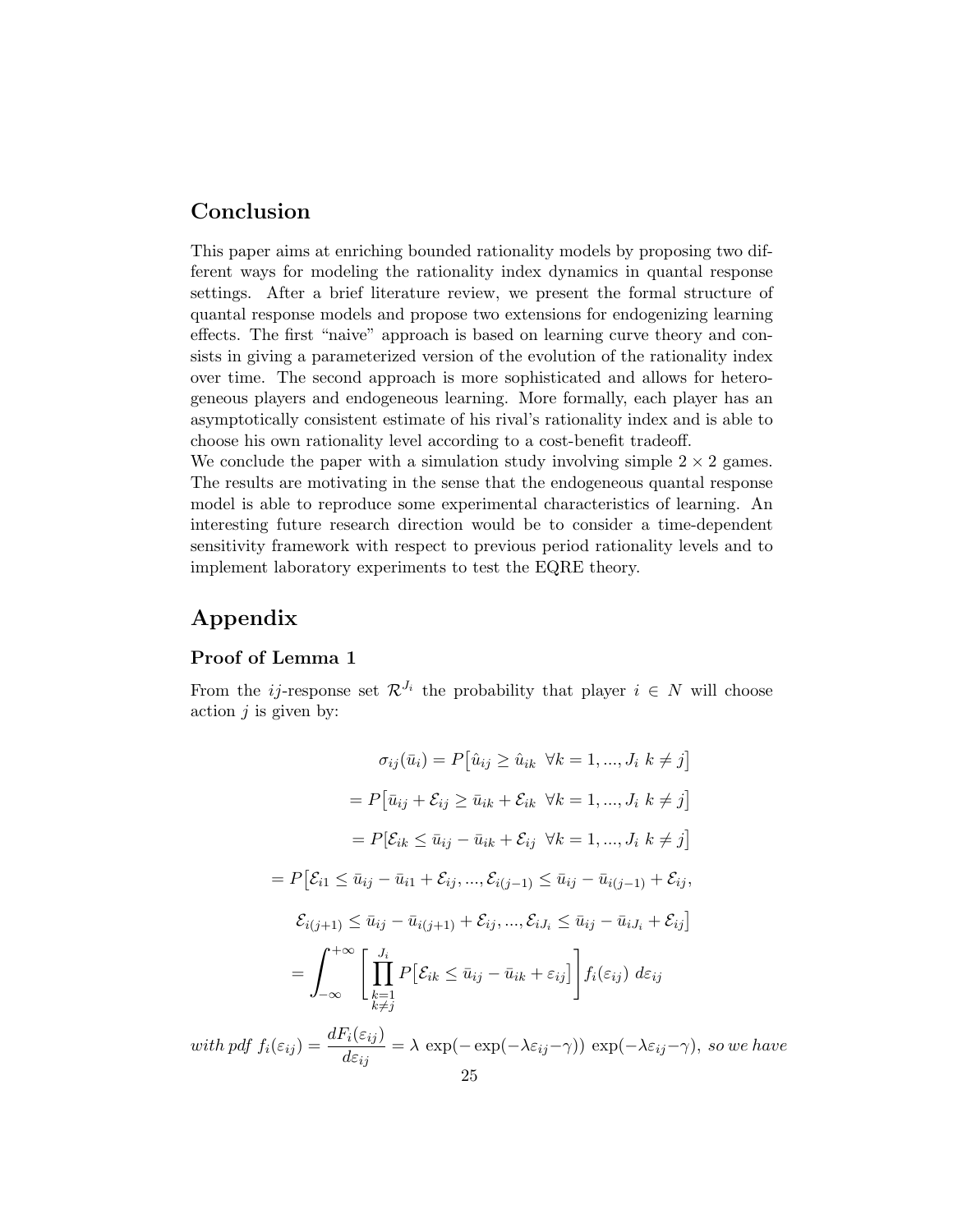$$
\sigma_{ij}(\bar{u}_i) = \int_{-\infty}^{+\infty} \left[ \prod_{\substack{k=1\\k\neq j}}^{J_i} \exp(-\exp(-\lambda(\bar{u}_{ij}-\bar{u}_{ik}+\varepsilon_{ij})-\gamma)) \right] \lambda \exp(-\exp(-\lambda\varepsilon_{ij}-\gamma)) \exp(-\lambda\varepsilon_{ij}-\gamma) d\varepsilon_{ij}
$$

Let  $z=\exp(-\lambda \varepsilon_{ij}-\gamma)$  , such that the above equation becomes

$$
\sigma_{ij}(\bar{u}_i) = \int_0^{+\infty} \left[ \prod_{\substack{k=1 \ k \neq j}}^{J_i} \exp(-\exp(-\lambda(\bar{u}_{ij} - \bar{u}_{ik}))z) \right] \exp(-z) dz
$$
  
\n
$$
= \int_0^{+\infty} \exp\left(-z \left\{ \sum_{\substack{k=1 \ k \neq j}}^{J_i} \exp(-\lambda(\bar{u}_{ij} - \bar{u}_{ik})) \right\} \right) \exp(-z) dz
$$
  
\n
$$
= \int_0^{+\infty} \exp\left(-z \left\{ 1 + \sum_{\substack{k=1 \ k \neq j}}^{J_i} \exp(-\lambda(\bar{u}_{ij} - \bar{u}_{ik})) \right\} \right) dz
$$
  
\n
$$
= -\frac{1}{1 + \sum_{\substack{k=1 \ k \neq j}}^{J_i} \exp(-\lambda(\bar{u}_{ij} - \bar{u}_{ik}))} \exp\left(-z \left\{ 1 + \sum_{\substack{k=1 \ k \neq j}}^{J_i} \exp(-\lambda(\bar{u}_{ij} - \bar{u}_{ik})) \right\} \right) \Big|_0^{+\infty}
$$
  
\n
$$
= 0 - \left( -\frac{1}{1 + \sum_{\substack{k=1 \ k \neq j}}^{J_i} \exp(-\lambda(\bar{u}_{ij} - \bar{u}_{ik}))} \right) = \frac{1}{1 + \frac{1}{\exp(\lambda \bar{u}_{ij})} \sum_{\substack{k=1 \ k \neq j}}^{J_i} \exp(\lambda \bar{u}_{ik})}
$$
  
\n
$$
= \frac{\exp(\lambda \bar{u}_{ij})}{\sum_{k=1}^{J_i} \exp(\lambda \bar{u}_{ik})}
$$

this completes the proof as we have recovered the expression given in [\(1.1\)](#page-11-0).  $\Box$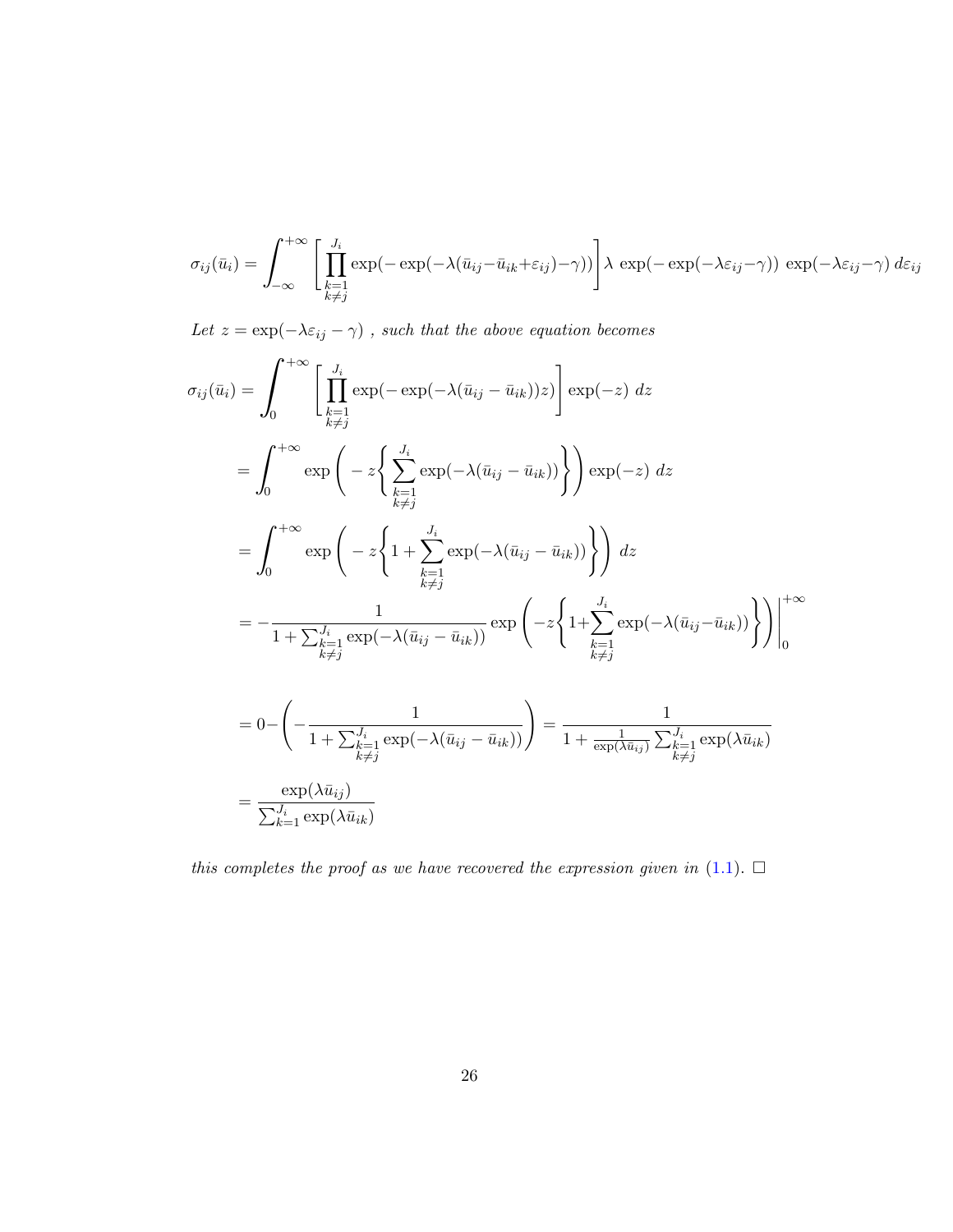Some statistical properties associated to estimated gains when errors are Gumbel distributed

**Lemma 2.** Assume that the error structure of player  $i \in N$  follows [\(1.2\)](#page-11-2) for all  $j = 1, 2, ..., J_i$ . Then,

$$
E(\hat{u}_{ij}) = \bar{u}_{ij}
$$

$$
Var(\hat{u}_{ij}) = \frac{\pi^2}{6}\lambda^{-2}
$$

for all  $j = 1, 2, ..., J_i$ .

*Proof.* From the pdf  $f_i(\varepsilon_{ij}) = \lambda \exp(-\exp(-\lambda \varepsilon_{ij} - \gamma)) \exp(-\lambda \varepsilon_{ij} - \gamma)$ , we can compute the expected value of the random shock of player  $i$  as follows

$$
E(\mathcal{E}_{ij}) = \int_{-\infty}^{+\infty} \varepsilon_{ij} \lambda \exp(-\exp(-\lambda \varepsilon_{ij} - \gamma)) \exp(-\lambda \varepsilon_{ij} - \gamma) d\varepsilon_{ij}
$$

Using the substitution  $z = \exp(-\lambda \varepsilon_{ij} - \gamma)$ , we obtain

$$
E(\mathcal{E}_{ij}) = -\frac{1}{\lambda} \int_0^{+\infty} (ln(z) + \gamma) \exp(-z) dz
$$
  
=  $\frac{1}{\lambda} \left\{ -\int_0^{+\infty} ln(z) \exp(-z) dz - \gamma \int_0^{+\infty} exp(-z) dz \right\}$ 

 $where \int^{+\infty}$  $\overline{0}$  $ln(z) \exp(-z) dz = \gamma \approx 0.5772156$  is the Euler-Mascheroni constant

such that we finally get  $E(\mathcal{E}_{ij}) = \frac{1}{\lambda}$  $\int$  $\gamma-\gamma$  $\mathcal{L}$  $= 0$  and so  $E(\hat{u}_{ij}) = \bar{u}_{ij} + E(\mathcal{E}_{ij}) = \bar{u}_{ij}.$ 

With regard to the variance, we have the following integral

$$
Var(\mathcal{E}_{ij}) = \int_{-\infty}^{+\infty} \varepsilon_{ij}^2 \lambda \exp(-\exp(-\lambda \varepsilon_{ij} - \gamma)) \exp(-\lambda \varepsilon_{ij} - \gamma) d\varepsilon_{ij}
$$

$$
= \int_0^{+\infty} \frac{1}{\lambda^2} \left( (\ln(z))^2 + \gamma^2 + 2 \ln(z)\gamma \right) \exp(-z) dz
$$
27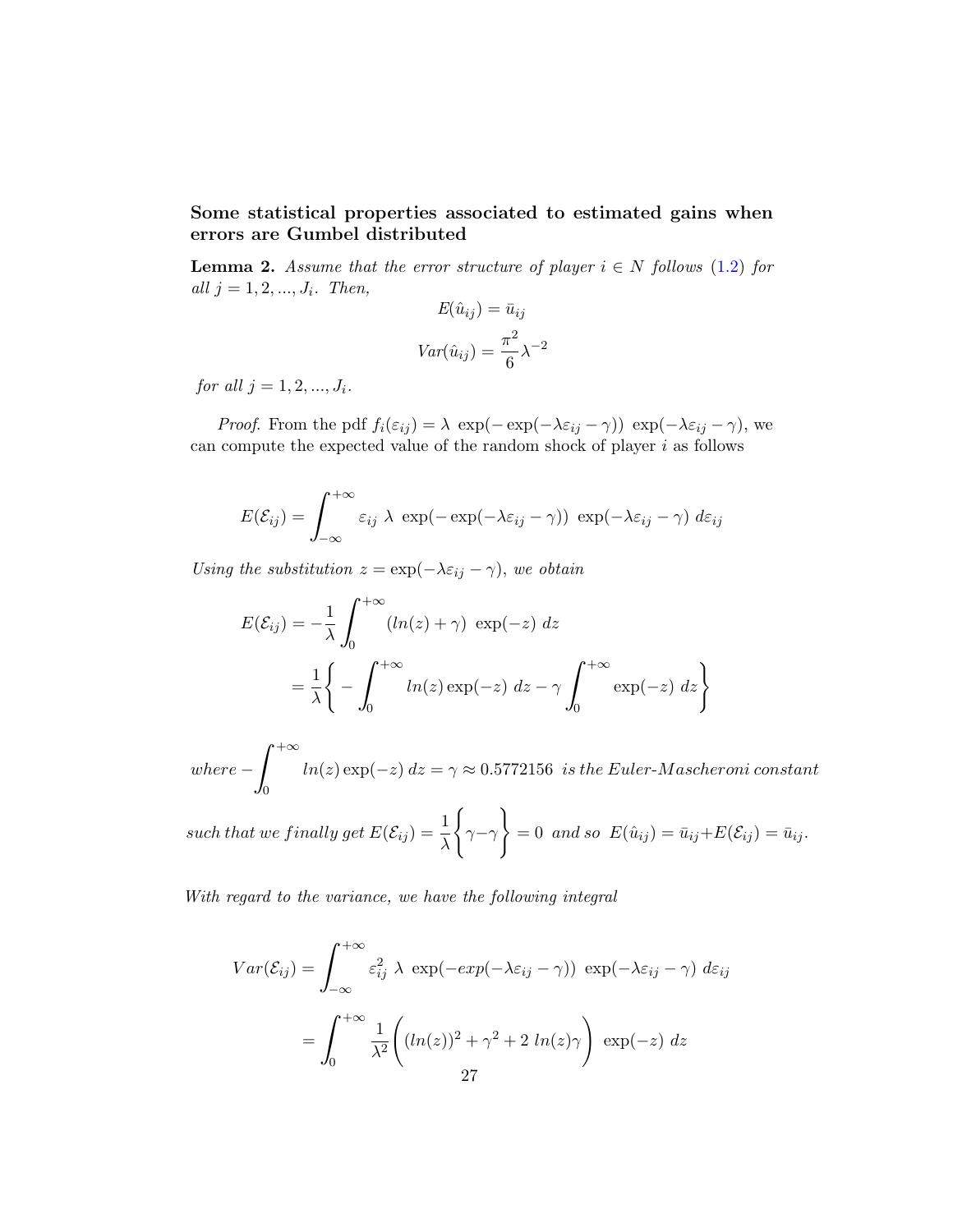$$
= \frac{1}{\lambda^2} \left\{ \int_0^{+\infty} (\ln(z))^2 \exp(-z) \, dz + \gamma^2 \int_0^{+\infty} \exp(-z) \, dz + 2 \gamma \int_0^{+\infty} \exp(-z) \ln(z) \, dz \right\}
$$

$$
= \frac{1}{\lambda^2} \left\{ \gamma^2 + \frac{\pi^2}{6} + \gamma^2 - 2 \gamma^2 \right\} = \frac{\pi^2}{6} \lambda^{-2} \quad \Box
$$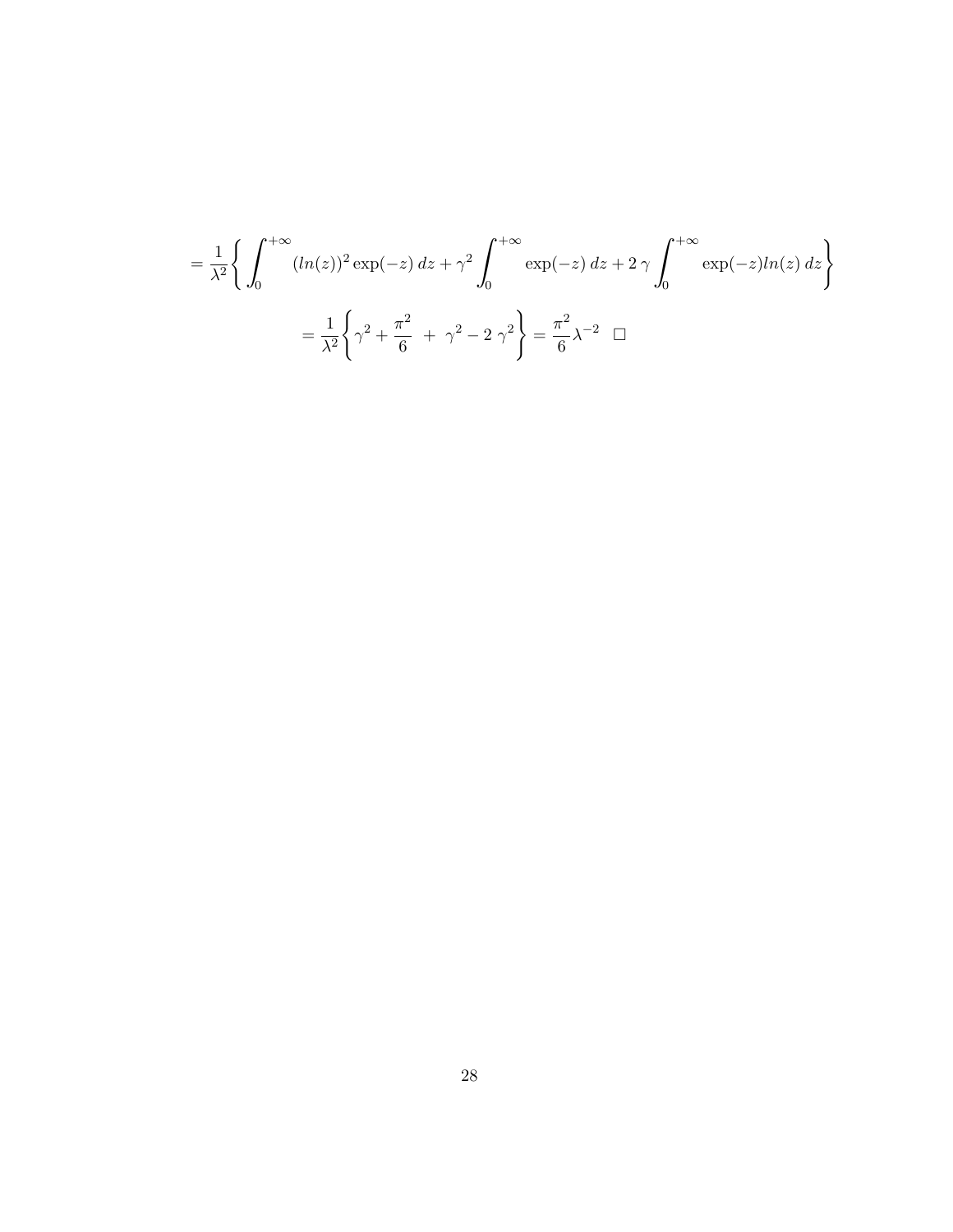# References

- <span id="page-30-0"></span>[1] J. S. Mill, Essays on some unsettled questions of political economy. JW Parker, 1874.
- <span id="page-30-1"></span>[2] J. Persky, "Retrospectives: the ethology of homo economicus," The Journal of Economic Perspectives, pp. 221–231, 1995.
- <span id="page-30-2"></span>[3] S. Adam, "An inquiry into the nature and causes of the wealth of nations," Edwin Cannan's annotated edition, 1776.
- <span id="page-30-3"></span>[4] R. J. Herrnstein, "Rational choice theory: Necessary but not sufficient.," American Psychologist, vol. 45, no. 3, pp. 356–367, 1990.
- <span id="page-30-4"></span>[5] H. A. Simon, "From substantive to procedural rationality," in 25 Years of Economic Theory, pp. 65–86, Springer, 1976.
- <span id="page-30-5"></span>[6] K. J. Arrow and G. Debreu, "Existence of an equilibrium for a competitive economy," Econometrica: Journal of the Econometric Society, pp. 265– 290, 1954.
- <span id="page-30-6"></span>[7] G. Debreu, Theory of Value. New York: Wiley, 1959.
- <span id="page-30-7"></span>[8] J. Savage Leonard, The foundations of statistics. New York: Wiley, 1954.
- <span id="page-30-8"></span>[9] J. Von Neumann and O. Morgenstern, Theory of Games and Economic Behavior (60th Anniversary Commemorative Edition). Princeton university press, 2007.
- <span id="page-30-9"></span>[10] J. F. Nash et al., "Equilibrium points in n-person games," Proceedings of the national academy of sciences, vol. 36, no. 1, pp. 48–49, 1950.
- <span id="page-30-10"></span>[11] M. Allais, "Le comportement de l'homme rationnel devant le risque: critique des postulats et axiomes de l'école américaine," Econometrica: Journal of the Econometric Society, pp. 503–546, 1953.
- <span id="page-30-11"></span>[12] H. A. Simon, "Rationality in psychology and economics," The Journal of Business, pp. S209–S224, 1986.
- <span id="page-30-12"></span>[13] H. A. Simon, "A behavioral model of rational choice," The quarterly journal of economics, pp. 99–118, 1955.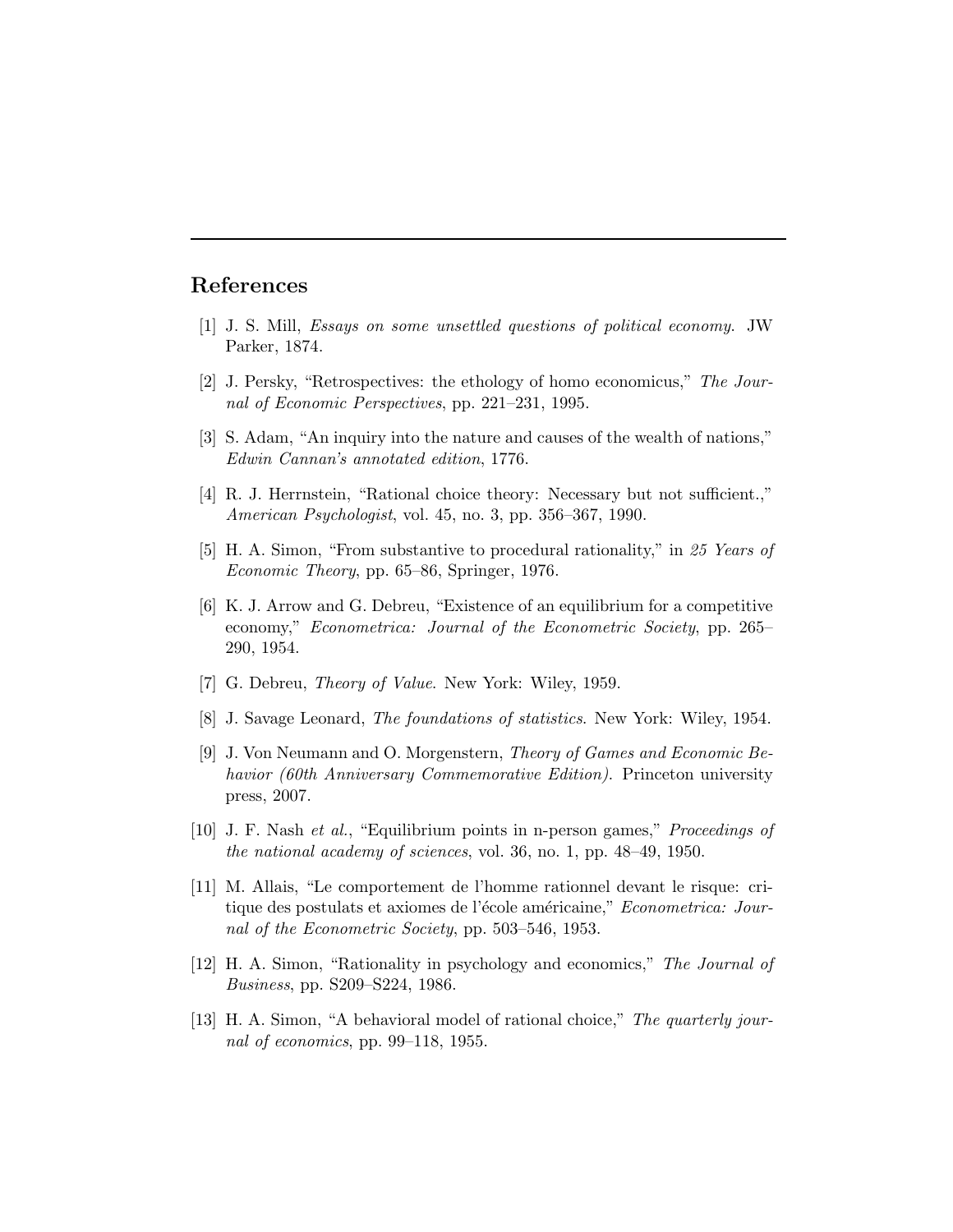- <span id="page-31-0"></span>[14] H. A. Simon, "Rational choice and the structure of the environment.," Psychological review, vol. 63, no. 2, pp. 129–138, 1956.
- <span id="page-31-1"></span>[15] A. Tversky and D. Kahneman, "Judgment under uncertainty: Heuristics and biases," science, vol. 185, no. 4157, pp. 1124–1131, 1974.
- <span id="page-31-2"></span>[16] A. Tversky and D. Kahneman, "Extensional versus intuitive reasoning: The conjunction fallacy in probability judgment.," Psychological review, vol. 90, no. 4, pp. 293–315, 1983.
- <span id="page-31-3"></span>[17] A. Tversky and D. Kahneman, "Rational choice and the framing of decisions," Journal of business, pp. S251–S278, 1986.
- <span id="page-31-4"></span>[18] C. Camerer, Behavioral game theory: Experiments in strategic interaction. Princeton University Press, 2003.
- <span id="page-31-5"></span>[19] O. E. Williamson, "The economics of organization: The transaction cost approach," American journal of sociology, pp. 548–577, 1981.
- <span id="page-31-6"></span>[20] R. W. Rosenthal, "A bounded-rationality approach to the study of noncooperative games," International Journal of Game Theory, vol. 18, no. 3, pp. 273–292, 1989.
- <span id="page-31-7"></span>[21] A. Beja, "Imperfect equilibrium," Games and Economic Behavior, vol. 4, no. 1, pp. 18–36, 1992.
- <span id="page-31-8"></span>[22] K.-Y. Chen, "The strategic behavior of rational novices," Ph.D. dissertation California Institute of Technology, 1994.
- <span id="page-31-9"></span>[23] R. D. McKelvey and T. R. Palfrey, "Quantal response equilibria for normal form games," Games and economic behavior, vol. 10, no. 1, pp. 6–38, 1995.
- <span id="page-31-10"></span>[24] B. W. Rogers, T. R. Palfrey, and C. F. Camerer, "Heterogeneous quantal response equilibrium and cognitive hierarchies," Journal of Economic Theory, vol. 144, no. 4, pp. 1440–1467, 2009.
- <span id="page-31-11"></span>[25] C. F. Camerer, T.-H. Ho, and J.-K. Chong, "A cognitive hierarchy model of games," The Quarterly Journal of Economics, pp. 861–898, 2004.
- <span id="page-31-12"></span>[26] S. Choi, D. Gale, and S. Kariv, "Social learning in networks: a quantal response equilibrium analysis of experimental data," Review of Economic Design, vol. 16, no. 2-3, pp. 135–157, 2012.
- <span id="page-31-13"></span>[27] B. Lieberman, "Human behavior in a strictly determined  $3 \times 3$  matrix game," Behavioral Science, vol. 5, no. 4, pp. 317–322, 1960.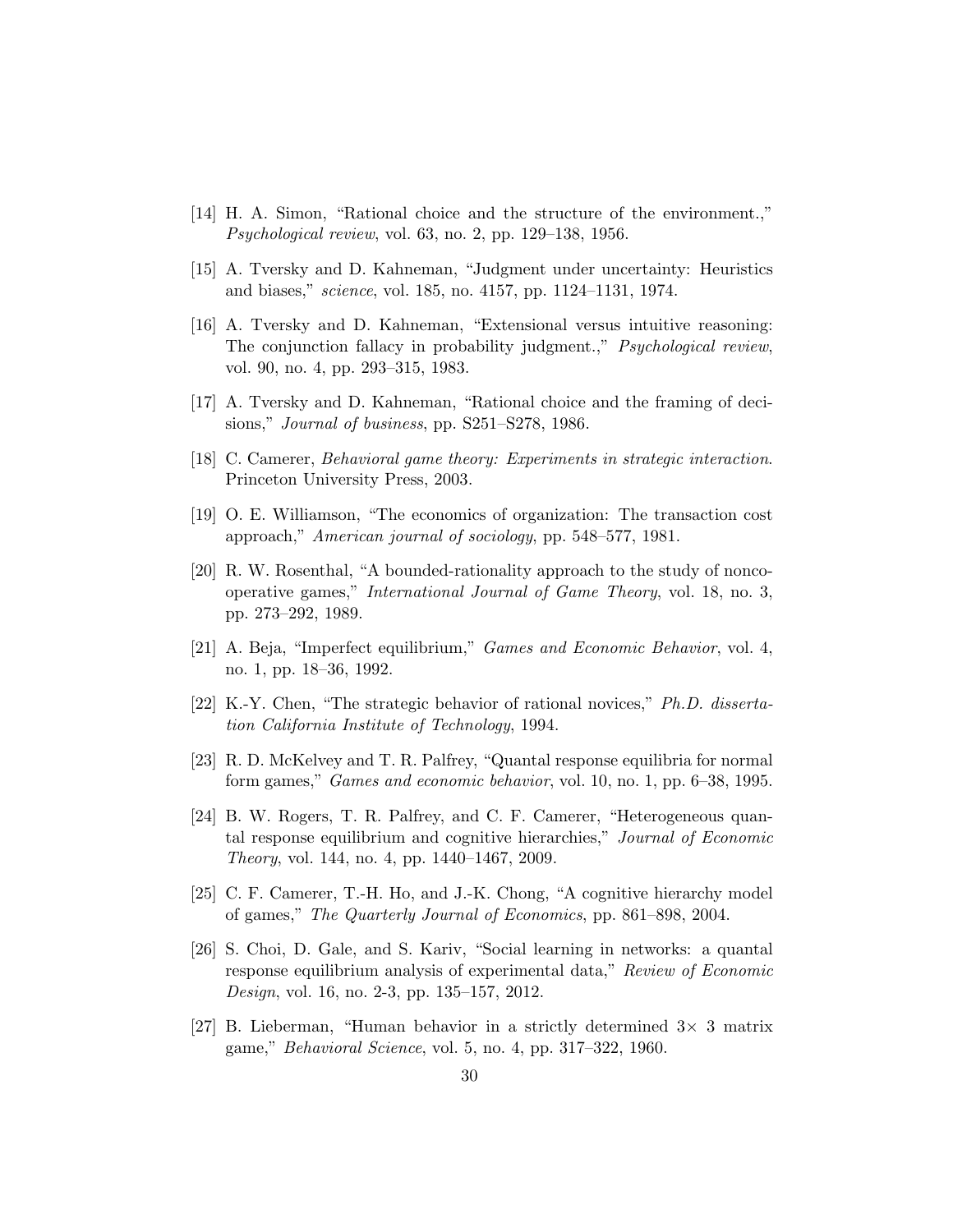- <span id="page-32-0"></span>[28] B. O'Neill, "Nonmetric test of the minimax theory of two-person zerosum games," Proceedings of the National Academy of Sciences, vol. 84, no. 7, pp. 2106–2109, 1987.
- <span id="page-32-1"></span>[29] A. Rapoport and R. B. Boebel, "Mixed strategies in strictly competitive games: a further test of the minimax hypothesis," Games and Economic Behavior, vol. 4, no. 2, pp. 261–283, 1992.
- <span id="page-32-2"></span>[30] J. Ochs, "Games with unique, mixed strategy equilibria: An experimental study," Games and Economic Behavior, vol. 10, no. 1, pp. 202–217, 1995.
- <span id="page-32-3"></span>[31] R. D. Luce, Individual Choice Behavior a Theoretical Analysis. John Wiley and Sons, 1959.
- <span id="page-32-4"></span>[32] S. P. Anderson, J. K. Goeree, and C. A. Holt, "Rent seeking with bounded rationality: An analysis of the all-pay auction," Journal of Political Economy, vol. 106, no. 4, pp. 828–853, 1998.
- <span id="page-32-5"></span>[33] J. K. Goeree and C. A. Holt, "Asymmetric inequality aversion and noisy behavior in alternating-offer bargaining games," European Economic Review, vol. 44, no. 4, pp. 1079–1089, 2000.
- <span id="page-32-6"></span>[34] G. López-Acevedo, "Quantal response equilibria for posted offer-markets,"  $Estudios Económicos$ , pp. 95–131, 1997.
- <span id="page-32-7"></span>[35] S. P. Anderson, J. K. Goeree, and C. A. Holt, "Minimum-effort coordination games: Stochastic potential and logit equilibrium," Games and Economic Behavior, vol. 34, no. 2, pp. 177–199, 2001.
- <span id="page-32-8"></span>[36] S. Moinas and S. Pouget, "Rational and irrational bubbles: an experiment," TSE Working Paper, vol. 9, 2009.
- <span id="page-32-9"></span>[37] D. McFadden, "Conditional logit analysis of qualitative choice behavior," Zarembka P., Frontiers in Econometrics, pp. 105–142, 1974.
- <span id="page-32-10"></span>[38] J. K. Goeree, C. A. Holt, and T. R. Palfrey, "Regular quantal response equilibrium," Experimental Economics, vol. 8, no. 4, pp. 347–367, 2005.
- <span id="page-32-11"></span>[39] P. A. Haile, A. Hortacsu, and G. Kosenok, "On the empirical content of quantal response equilibrium," The American Economic Review, vol. 98, no. 1, pp. 180–200, 2008.
- <span id="page-32-12"></span>[40] J. Marschak, "Binary-choice constraints and random utility indicators," in Proceedings of a Symposium on Mathematical Methods in the Social Sciences, vol. 7, pp. 19–38, 1960.